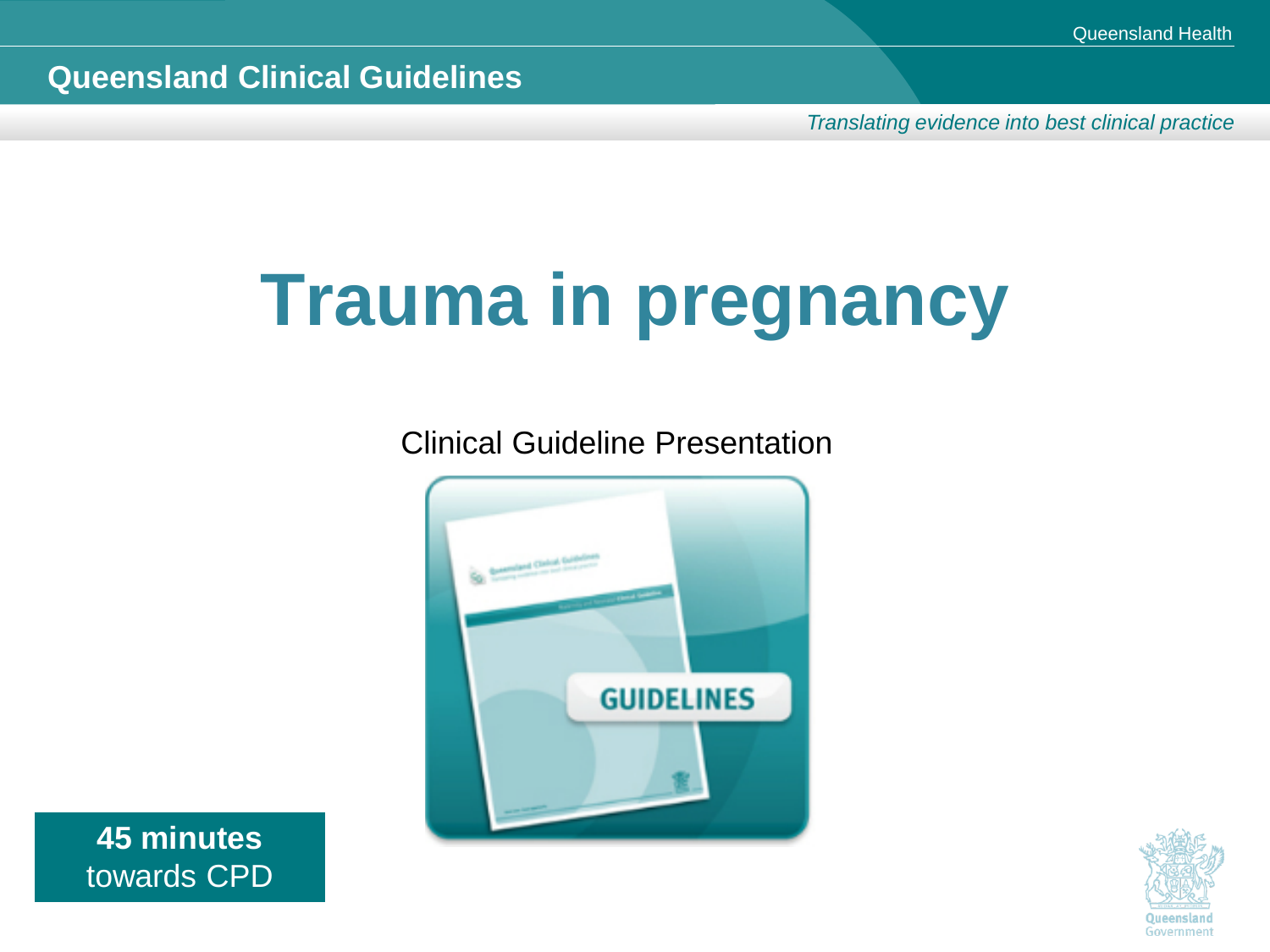#### **References:**

Queensland Clinical Guideline: Trauma in pregnancy is the primary reference for this package.

#### **Recommended citation:**

Queensland Clinical Guidelines. Trauma in pregnancy clinical guideline education presentation E19.31-1-V2-R24. Queensland Health. 2019.

#### **Disclaimer:**

This presentation is an implementation tool and should be used in conjunction with the published guideline. This information does not supersede or replace the guideline. Consult the guideline for further information and references.

#### **Feedback and contact details:**

**M:** GPO Box 48 Brisbane QLD 4001 | **E:** [guidelines@health.qld.gov.au](mailto:guidelines@health.qld.gov.au) | **URL:** [www.health.qld.gov.au/qcg](http://www.health.qld.gov.au/qcg)

#### **Funding:**

Queensland Clinical Guidelines is supported by the Queensland Health, Healthcare Improvement Unit.

#### **Copyright:**

© State of Queensland (Queensland Health) 2019



This work is licensed under a Creative Commons Attribution Non-Commercial No Derivatives 4.0 Australia licence. In essence, you are free to copy and communicate the work in its current form for non-commercial purposes, as long as you attribute the Queensland Clinical Guidelines Program, Queensland Health and abide by the licence terms. You may not alter or adapt the work in any way. To view a copy of this licence, visit<https://creativecommons.org/licenses/by-nc-nd/4.0/deed.en> For further information contact Queensland Clinical Guidelines, RBWH Post Office, Herston Qld 4029, email guidelines@health.qld.gov.au, phone (+61) 07 3131 6777. For permissions beyond the scope of this licence contact: Intellectual Property Officer, Queensland Health, GPO Box 48, Brisbane Qld 4001, email ip\_officer@health.qld.gov.au, phone (07) 3234 1479.

Images are property of State of Queensland (Queensland Health) unless otherwise cited.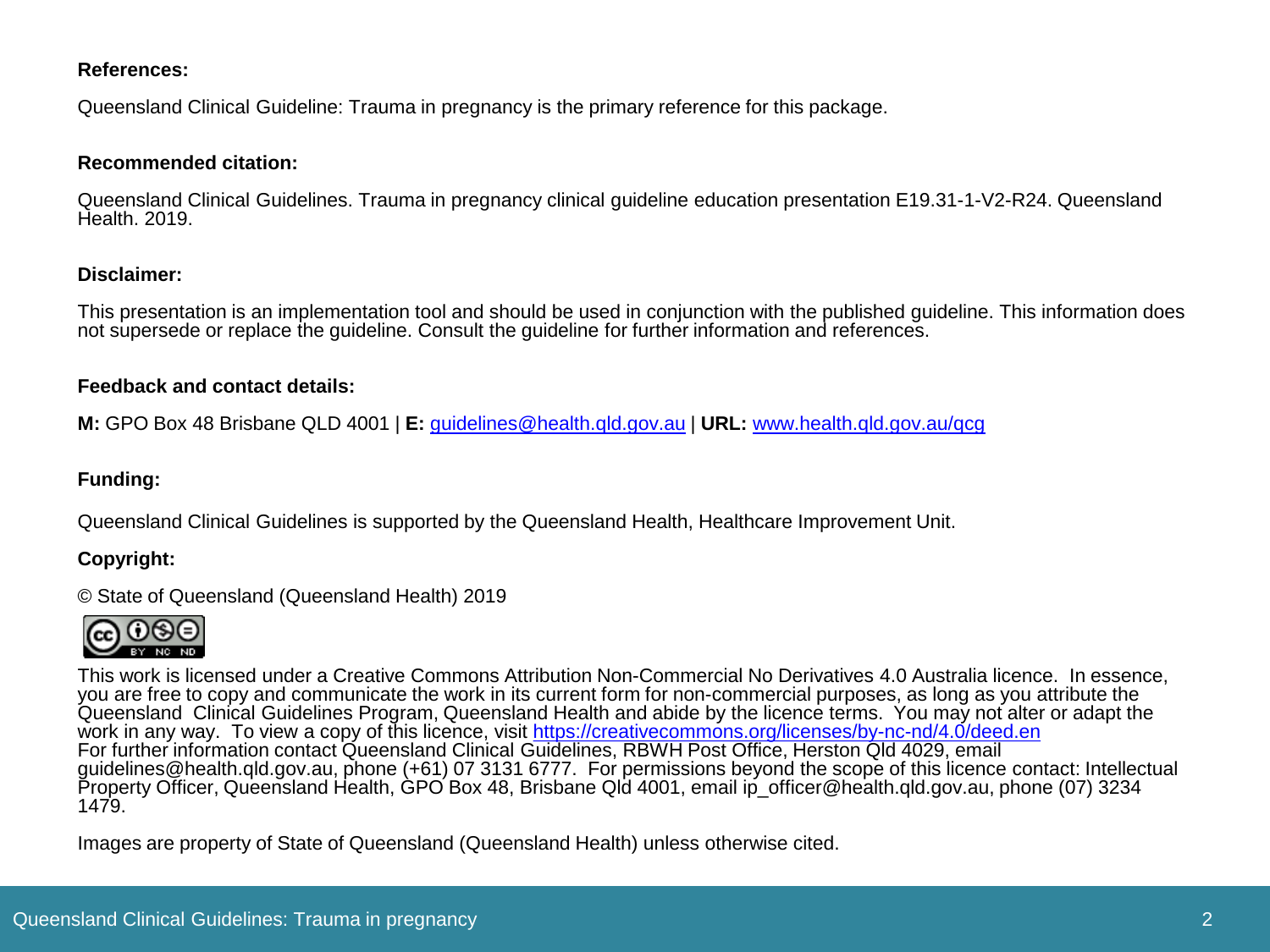# **General principles**



#### **The first priority is the identification and management of life threatening injuries to the woman**

- Fetal survival is directly related to maternal wellbeing
- Consider every woman of reproductive age pregnant until proven otherwise
	- o Perform a pregnancy test on all women of child bearing age who experience trauma
- Generally, do not withhold medications, tests, treatments and procedures required for the woman's stabilisation because of pregnancy
- Collaboration between trauma, maternity and neonatal teams is essential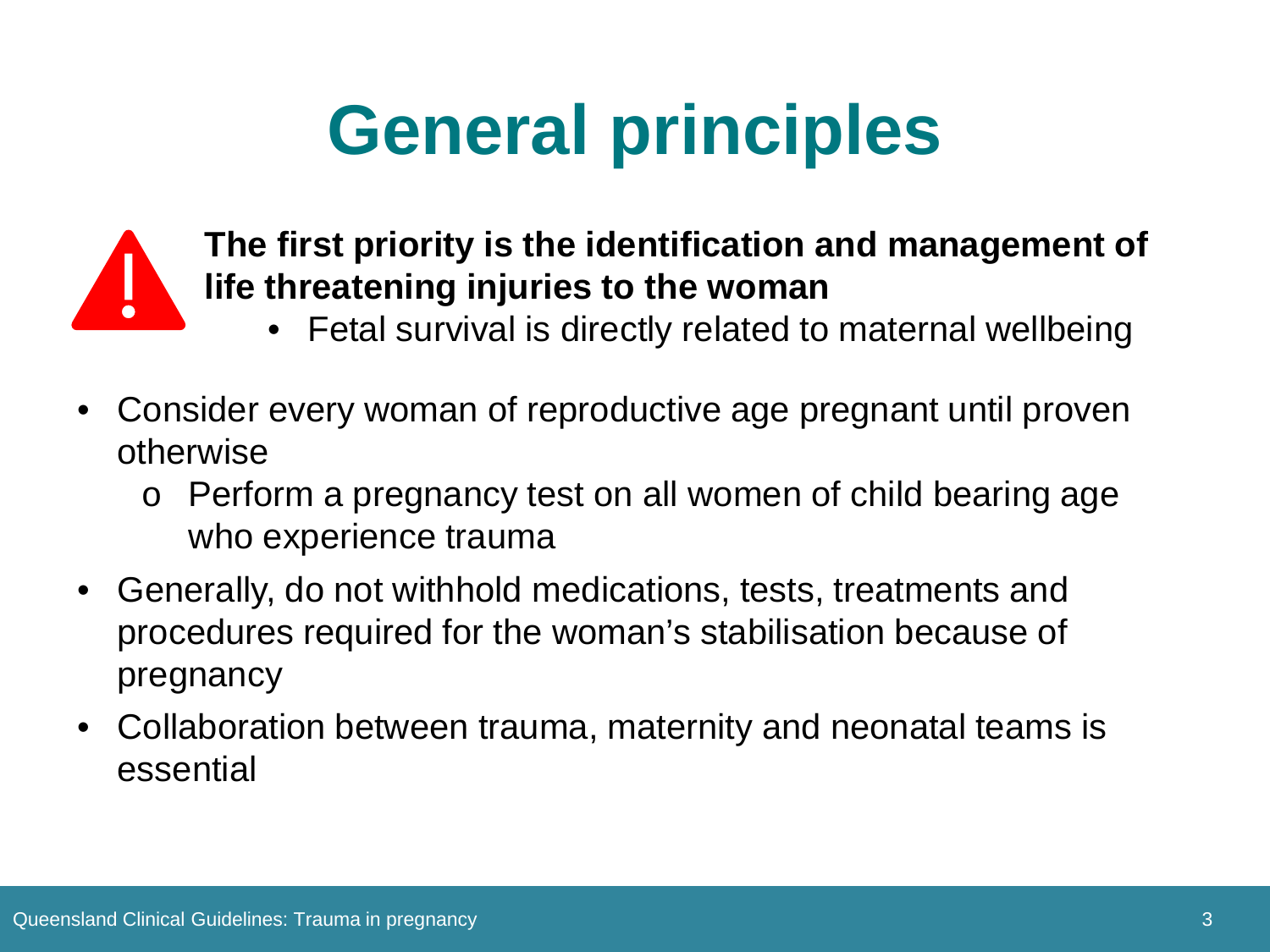# **Physiological changes:**  $\frac{d}{dx}$ **Cardiovascular system**

- Cardiac output increased by 30 to 50% and heart rate increased by 15 to 20 bpm  $\rightarrow$  Increased CPR demands
- Plasma volume increased by up to  $50\% \rightarrow$  Dilutional anaemia and reduced  $O<sub>2</sub>$  carrying capacity
- Uterine blood flow increased  $\rightarrow$  Potential for rapid massive haemorrhage
- Systemic vascular resistance decreased  $\rightarrow$  Sequesters blood during CPR
- Arterial blood pressure decreased by 10 to 15 mmHg  $\rightarrow$  Decreased reserve
- Aortocaval compression  $\rightarrow$  Increased CPR demands and increased reserve
- Increased concentrations of clotting factors  $\rightarrow$  Activated state of coagulation cascade and increased tendency for thrombosis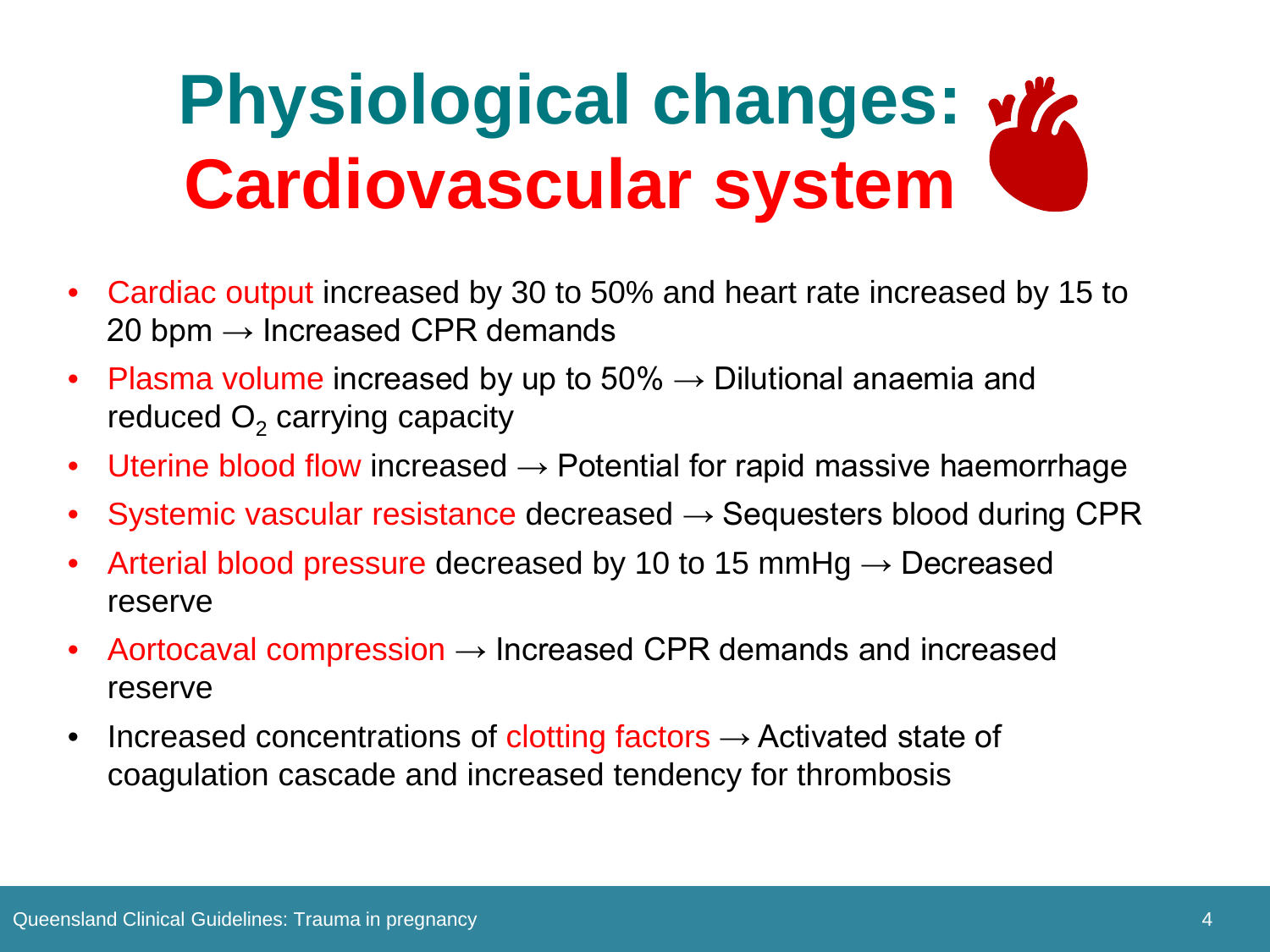# **Physiological changes: Respiratory system**

- Respiratory rate increased  $\rightarrow$  Decreased buffering capacity, acidosis more likely
- Oxygen consumption increased  $\rightarrow$  Hypoxia develops more rapidly
- Functional residual capacity decreased  $\rightarrow$  Decreased buffering capacity, acidosis more likely
- Arterial  $pCO<sub>2</sub>$  decreased  $\rightarrow$  Decreased buffering capacity, acidosis more likely
- Laryngeal oedema increased  $\rightarrow$  Difficult intubation
- Mucosal congestion increased  $\rightarrow$  Predisposition to airway bleeding
- Airway size decreased  $\rightarrow$  Difficult intubation
- Upper airway blood supply increased  $\rightarrow$  Friable mucosa may lead to impaired airway visualisation and increased bleeding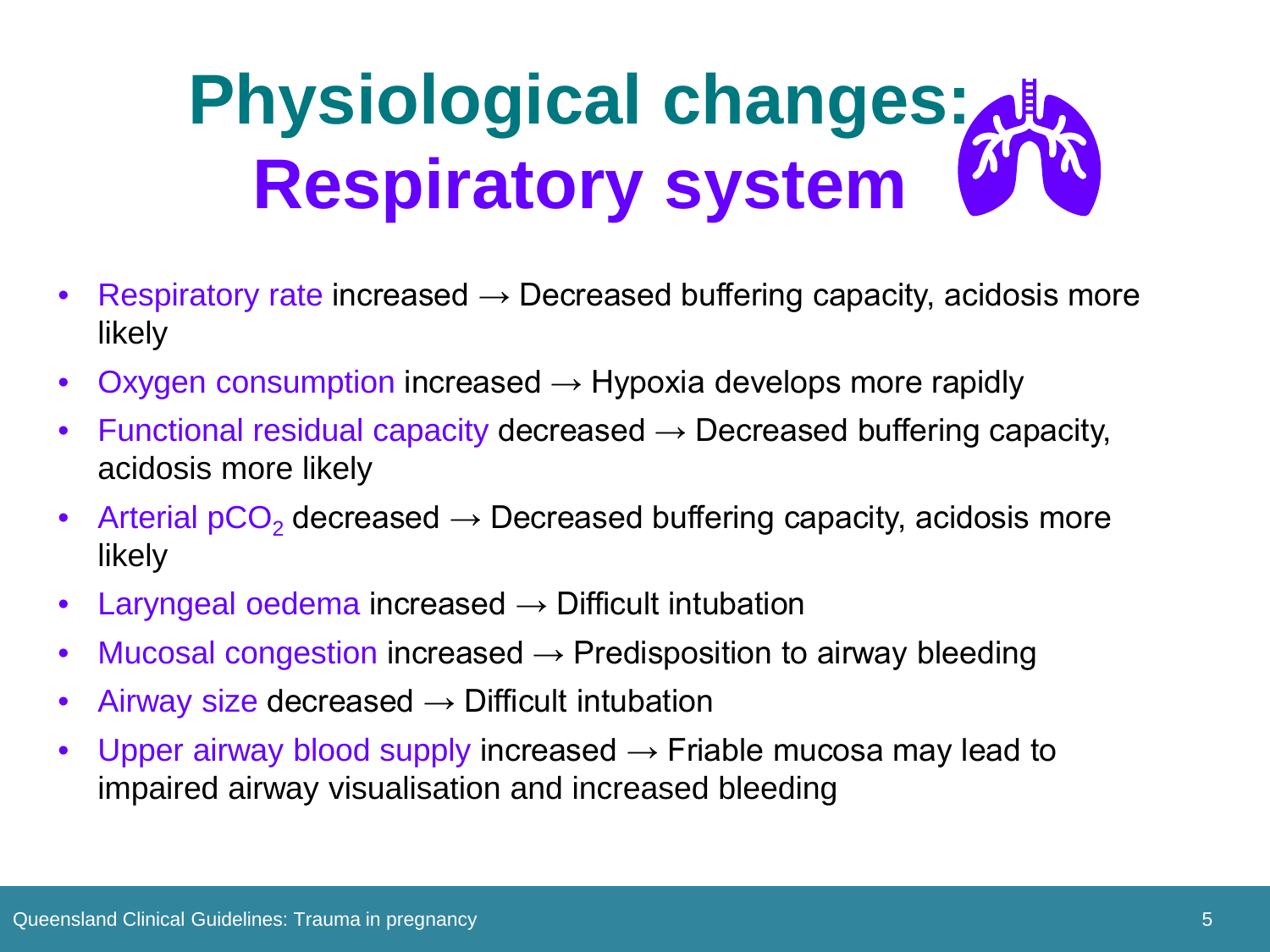# **Physiological changes: Other changes**

- Gastric motility decreased  $\rightarrow$  increased risk of aspiration
- Gastro-oesophageal sphincters relaxed  $\rightarrow$  increased risk of aspiration
- Increased neck and mammary fat  $\rightarrow$  difficult airway management
- $Hypertrophied$  pelvic vasculature  $\rightarrow$  potential for massive retroperitoneal haemorrhage with pelvic fracture and uterine trauma
- Superior displacement of bowel  $\rightarrow$  potential for complex and multiple intestinal injuries with penetrating trauma of upper abdomen
- Anterior and superior displacement of bladder  $\rightarrow$  susceptible to injury as effectively an intra-abdominal organ
- Renal blood flow increased  $\rightarrow$  "normal" serum urea nitrogen and creatinine may reflect seriously compromised function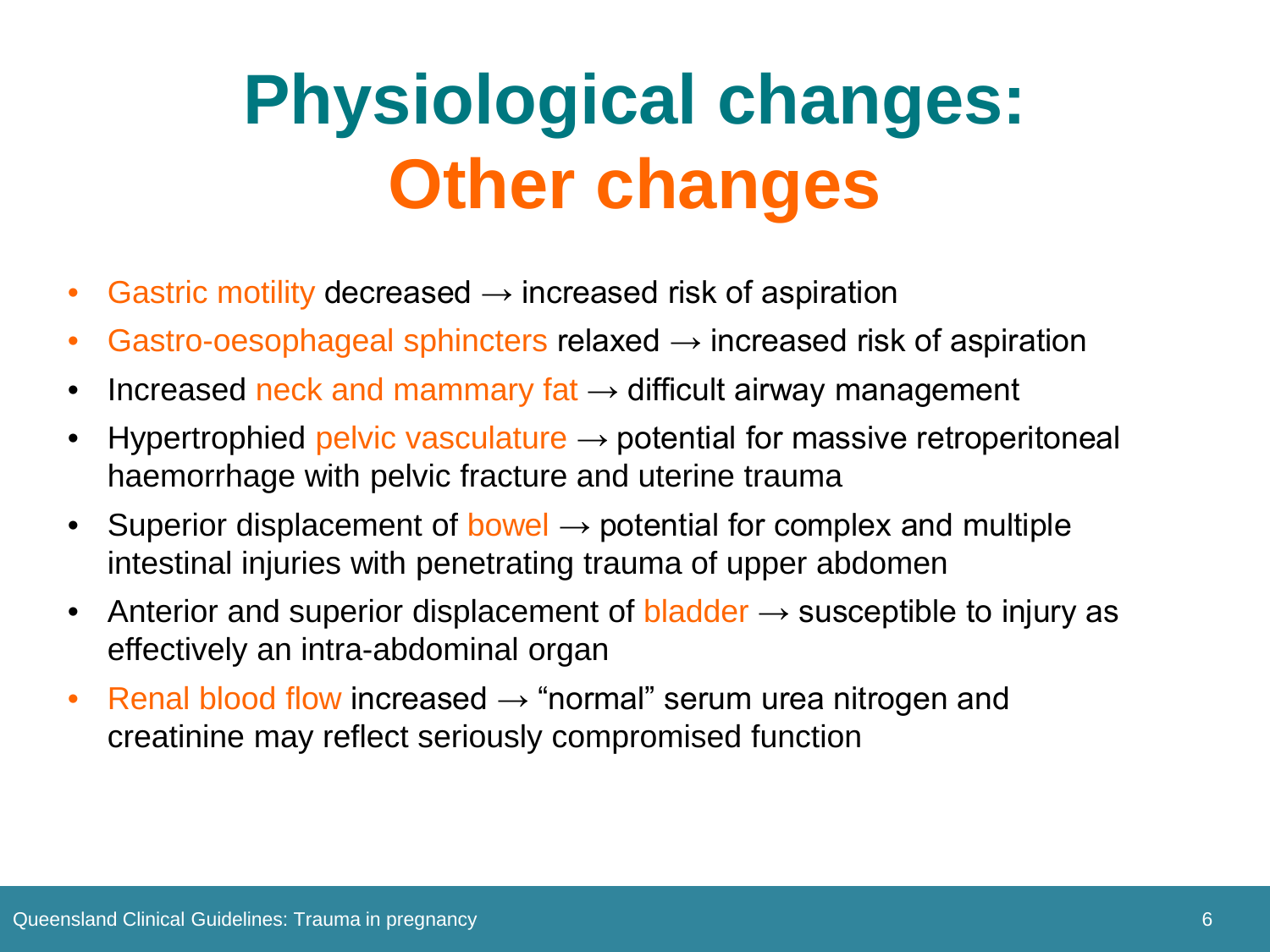### **The uterus throughout pregnancy**

#### **1st trimester** (0 to 12+6 weeks)

- Uterus: thick walled | small | confined to pelvis **2nd trimester** (13+0 weeks to 27+6 weeks)
- Uterus: enlarges beyond pelvis
- Fetus: small | mobile | protected by generous amniotic fluid

#### **3rd trimester**

- Uterus: thin walled | large
- In vertex position, fetal head is usually within pelvis with remainder of fetus exposed above pelvic brim
- Pelvic fracture may cause skull fracture or intracranial injury to fetus

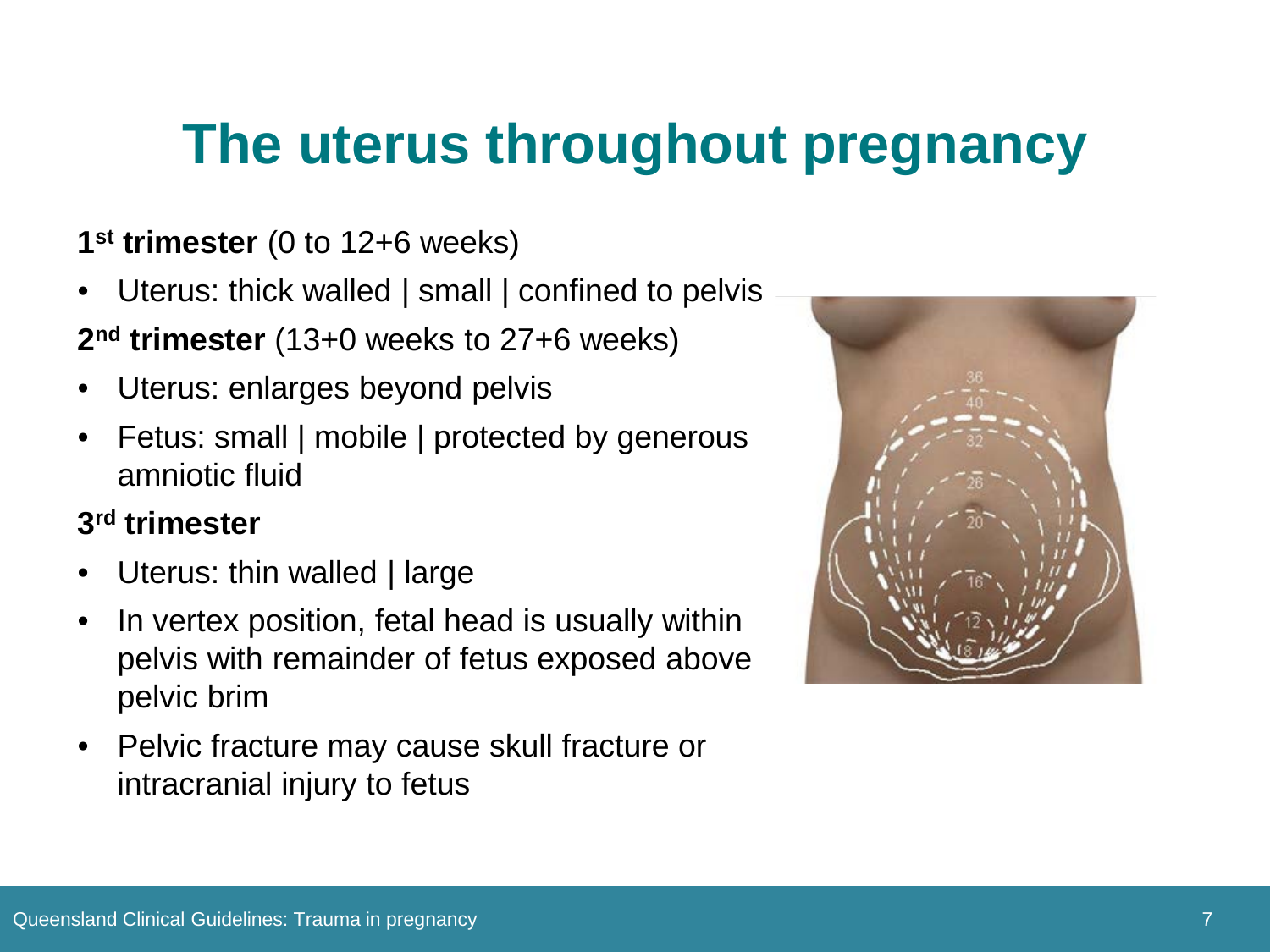## **Aortocaval compression**

- When lying supine, pregnant women who are 20 weeks gestation or more experience **aortocaval compression**
- Aortocaval compression = compression of the abdominal aorta and inferior vena cava by the gravid uterus



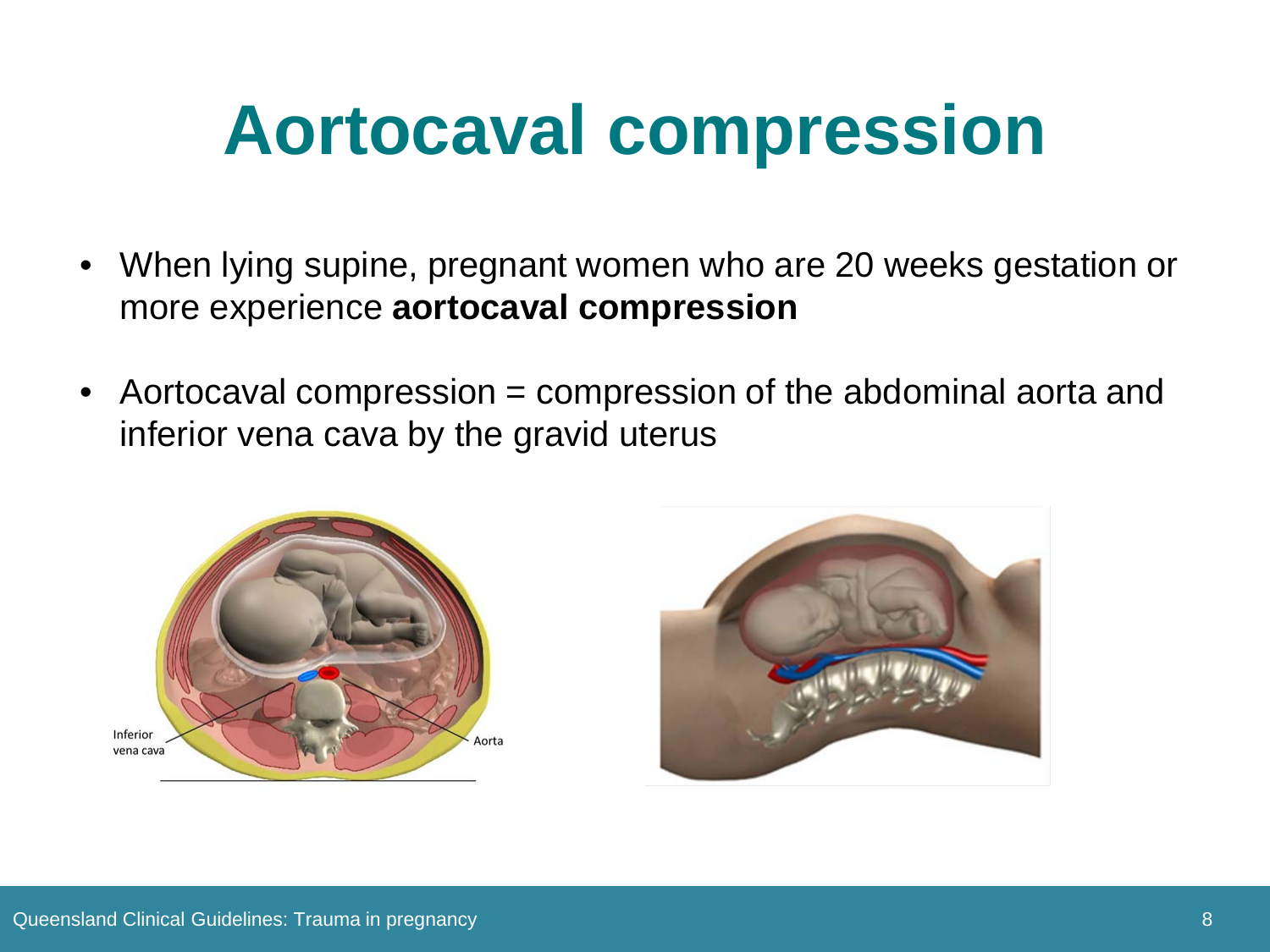# **Positioning for general management**

Position the woman to minimise aortocaval compression by positioning her in left lateral tilt: 15–30 degrees (right side up)



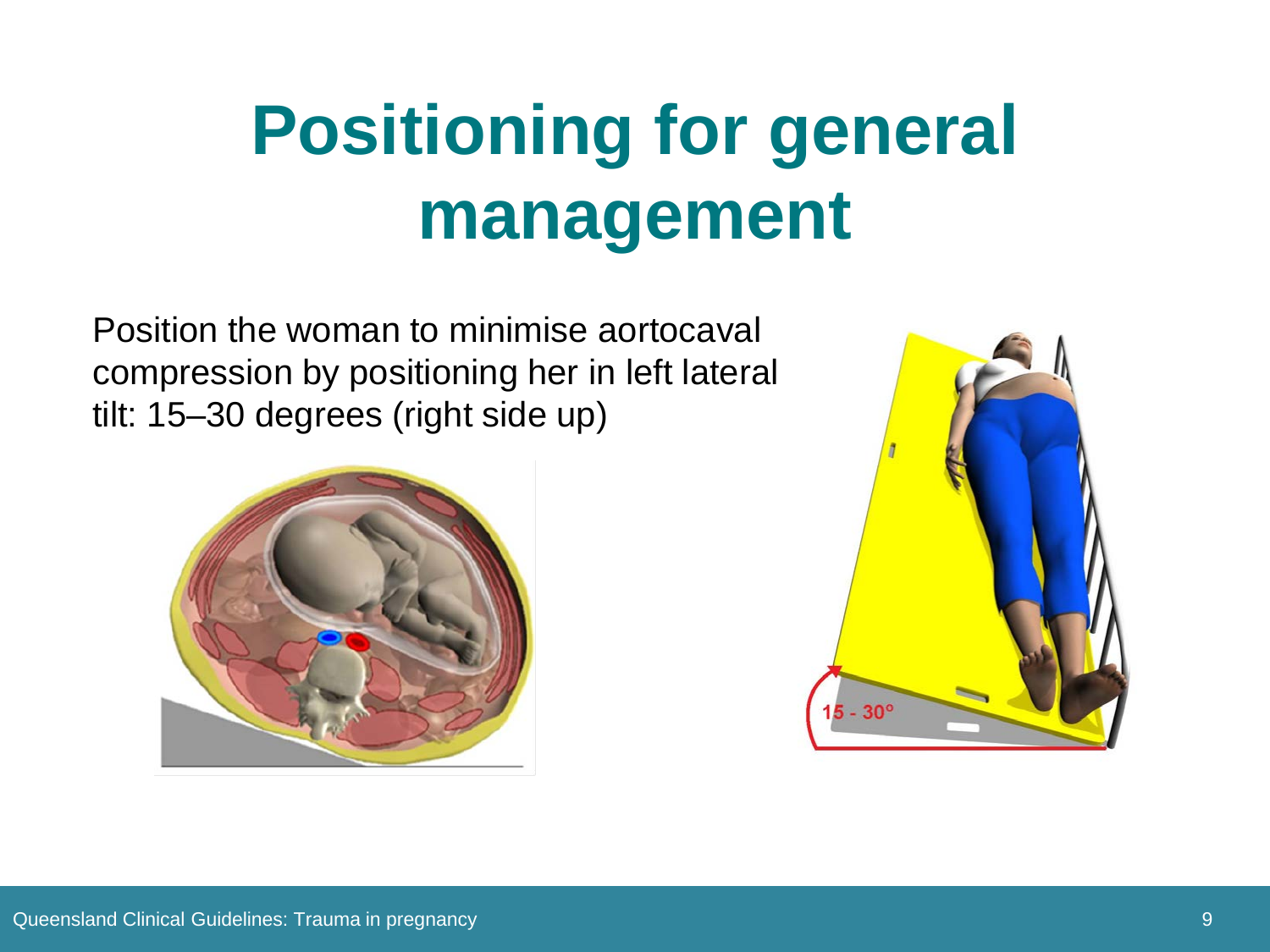## **Assessment: Primary survey**

Considerations for pregnancy



#### **AIRWAY**

- Increased risk of airway management difficulties  $\rightarrow$  have most experienced health care provider secure and maintain airway
- Increase risk of failed or difficult intubation. Consider:
	- **Early intubation**
	- Using short handled laryngoscope
	- Smaller ETT
	- LMA if unable to intubate
- Increased risk of aspiration  $\rightarrow$  ensure early gastric decompression with naso/orogastric tube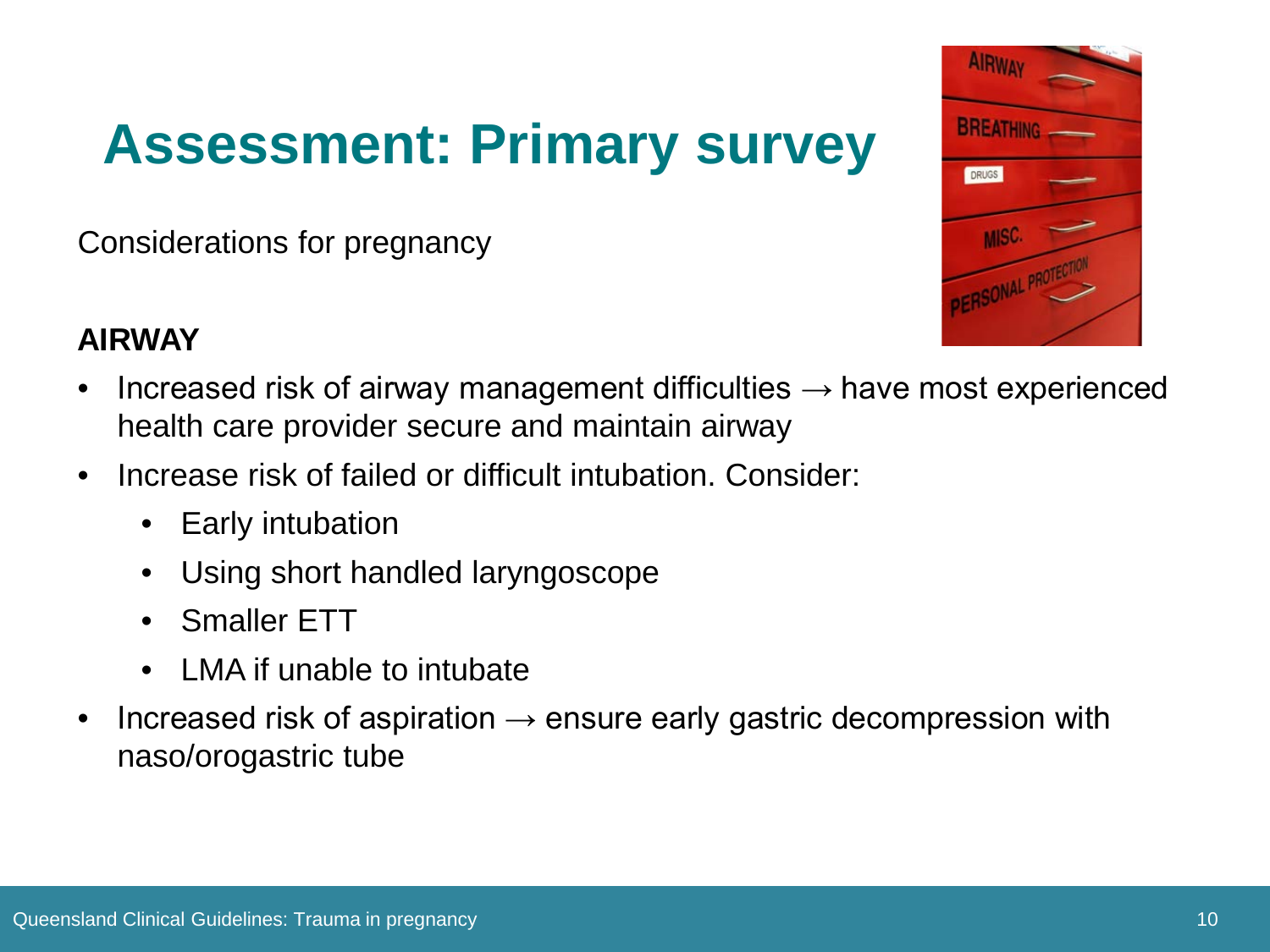### **Assessment: Primary survey**

Considerations for pregnancy

#### **BREATHING**

- Increased risk of rapid desaturation  $\rightarrow$  provide  $O<sub>2</sub>$  to maintain saturations greater than 95%
- If safe, raise head of bed to reduce weight of uterus on diaphragm and facilitate breathing
- If chest tube indicated  $\rightarrow$  insert 1–2 intercostal spaces higher than usual

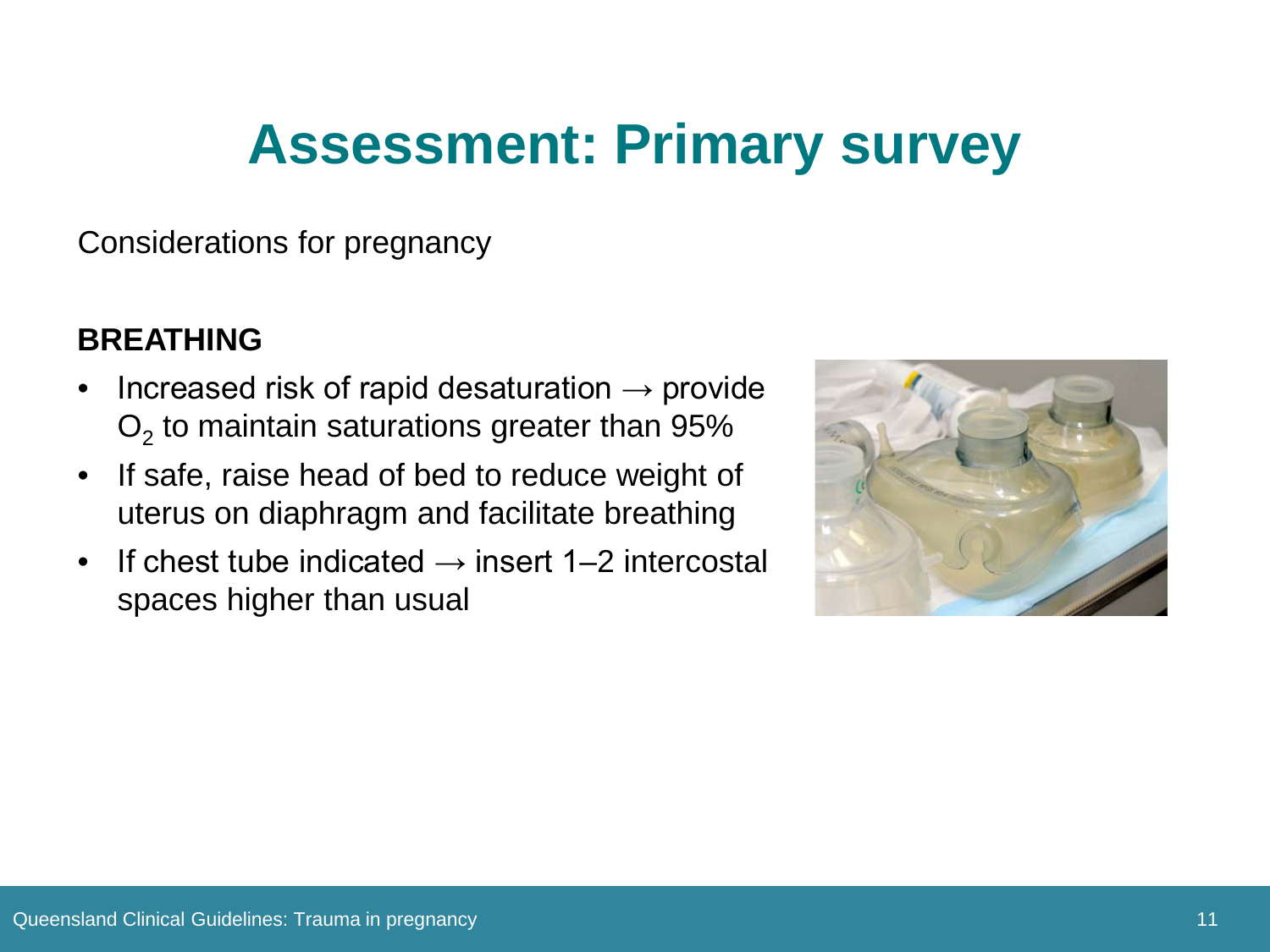### **Assessment: Primary survey**

Considerations for pregnancy

#### **CIRCULATION**

- Control obvious haemorrhage
- If seriously injured, insert 2 large bore IV lines
	- Avoid femoral lines due to compression by gravid uterus



- Deliver minimal crystalloids (greater than 1 L) which may lead to pulmonary oedema due to low oncotic pressure in pregnancy
- Maintain awareness of pregnancy related physiological parameters
- Perform thorough search for occult bleeding
- If haemodynamically unstable, Focused Abdominal Sonography for Trauma (FAST) is useful to identify presence of free fluid in intra-abdominal and intrathoracic cavities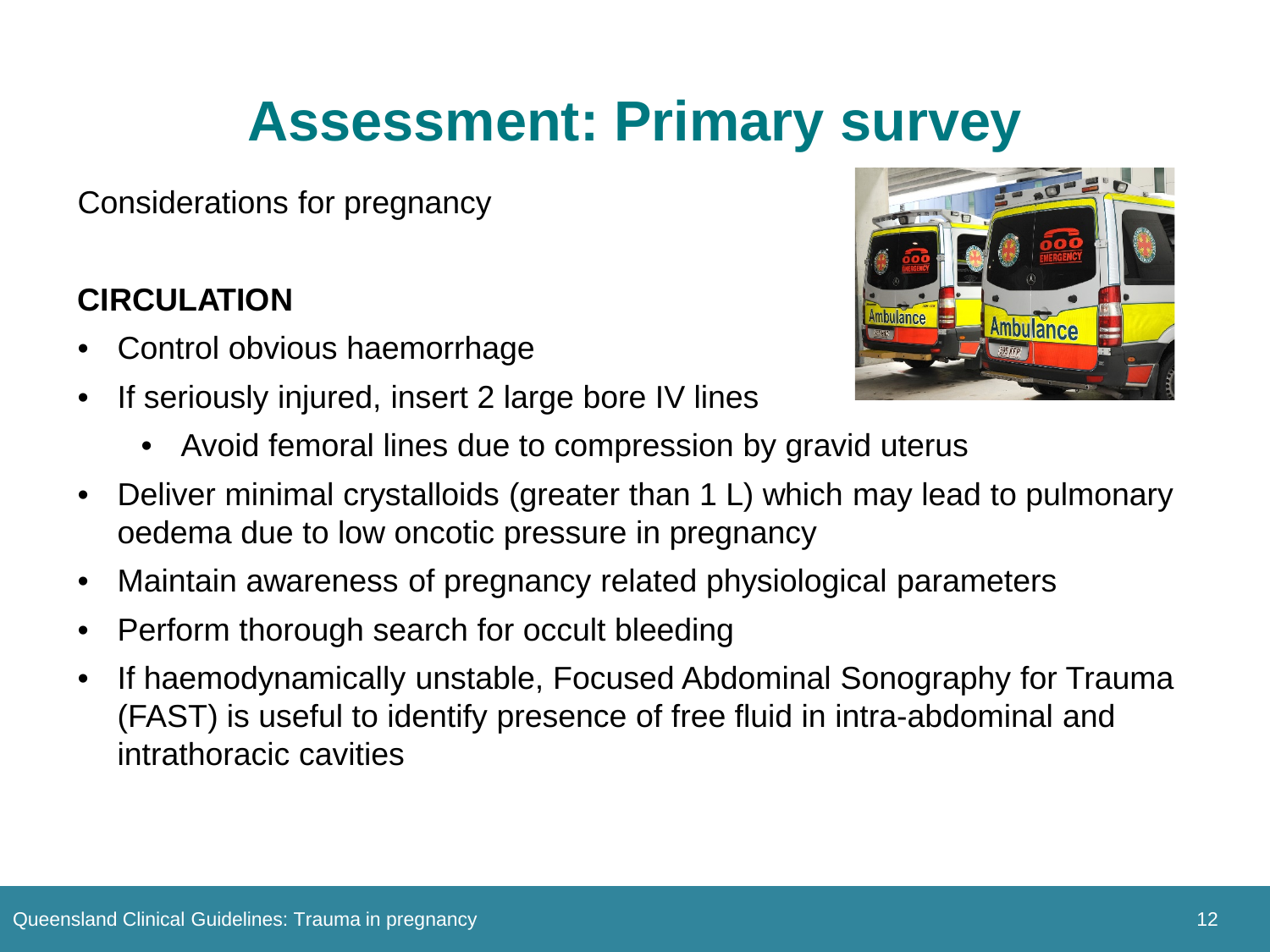#### **Assessment: Fetus**



**Assessment fetus after primary survey assessment and resuscitation of the woman.**

- Thorough obstetric history including estimation of gestation  $\rightarrow$  if available, consult Pregnancy Health Record (PHR)
- Fetal heart rate (FHR) monitoring:
	- If greater than 23 weeks, initiate continuous cardiotocograph (CTG) as soon as possible
	- Abnormalities may be only indication of injury or compromise to fetus
	- CTG highly sensitive in detecting both fetal distress AND maternal perfusion

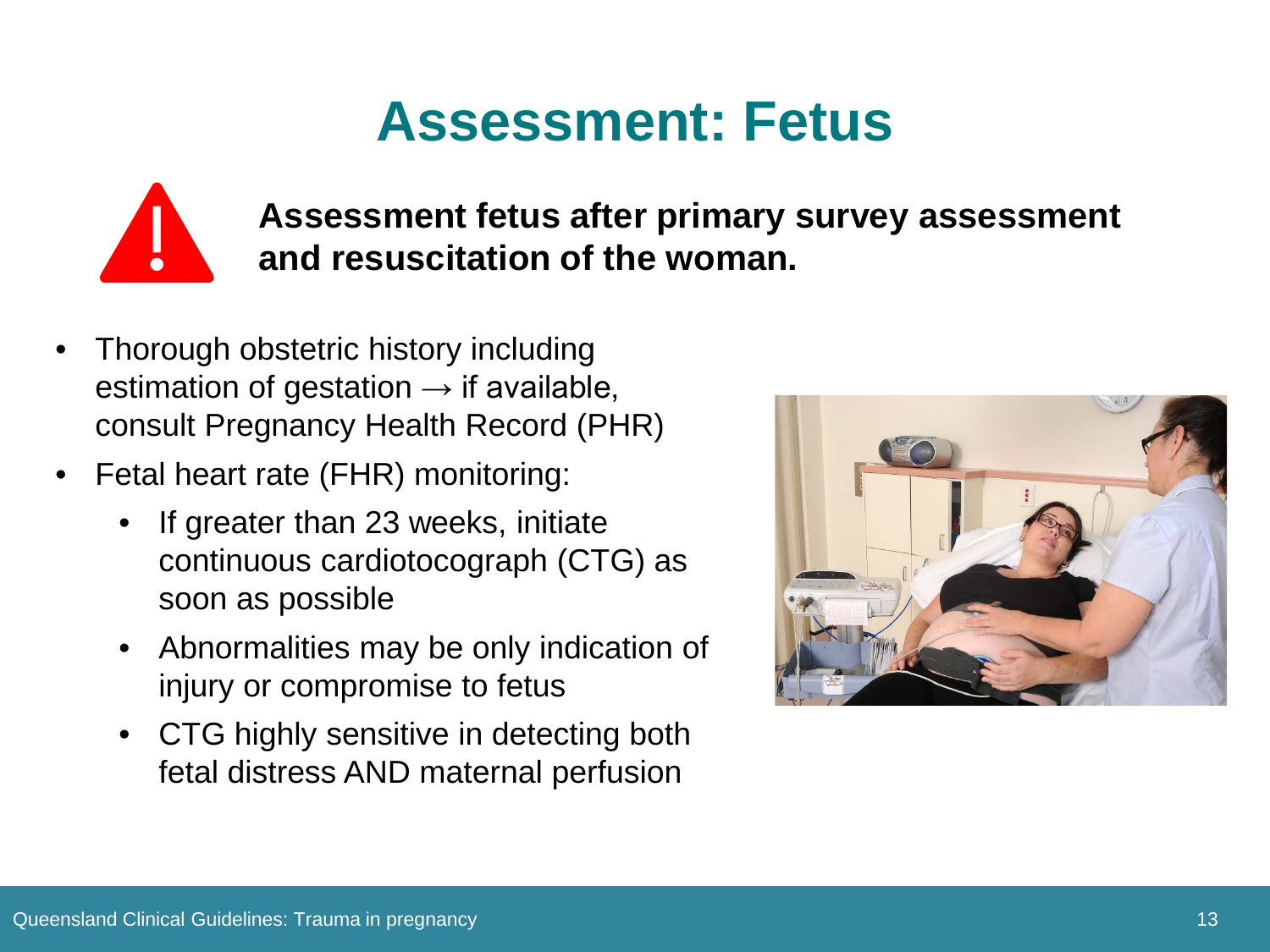## **Secondary Survey**

To occur following exclusion or management of life threats.

- Inspect abdomen for ecchymosis or asymmetry
- If MVC, assess seat belt positioning. Incorrect positioning may:
	- Cause marked bruising of abdomen and increase risk of placental abruption and uterine rupture



- If indicated, perform sterile speculum vaginal examination and evaluate for:
	- Ruptured membranes, vaginal bleeding, cord prolapse, cervical effacement/dilatation, fetal presentation
- Do not perform digital vaginal examination until placenta praevia excluded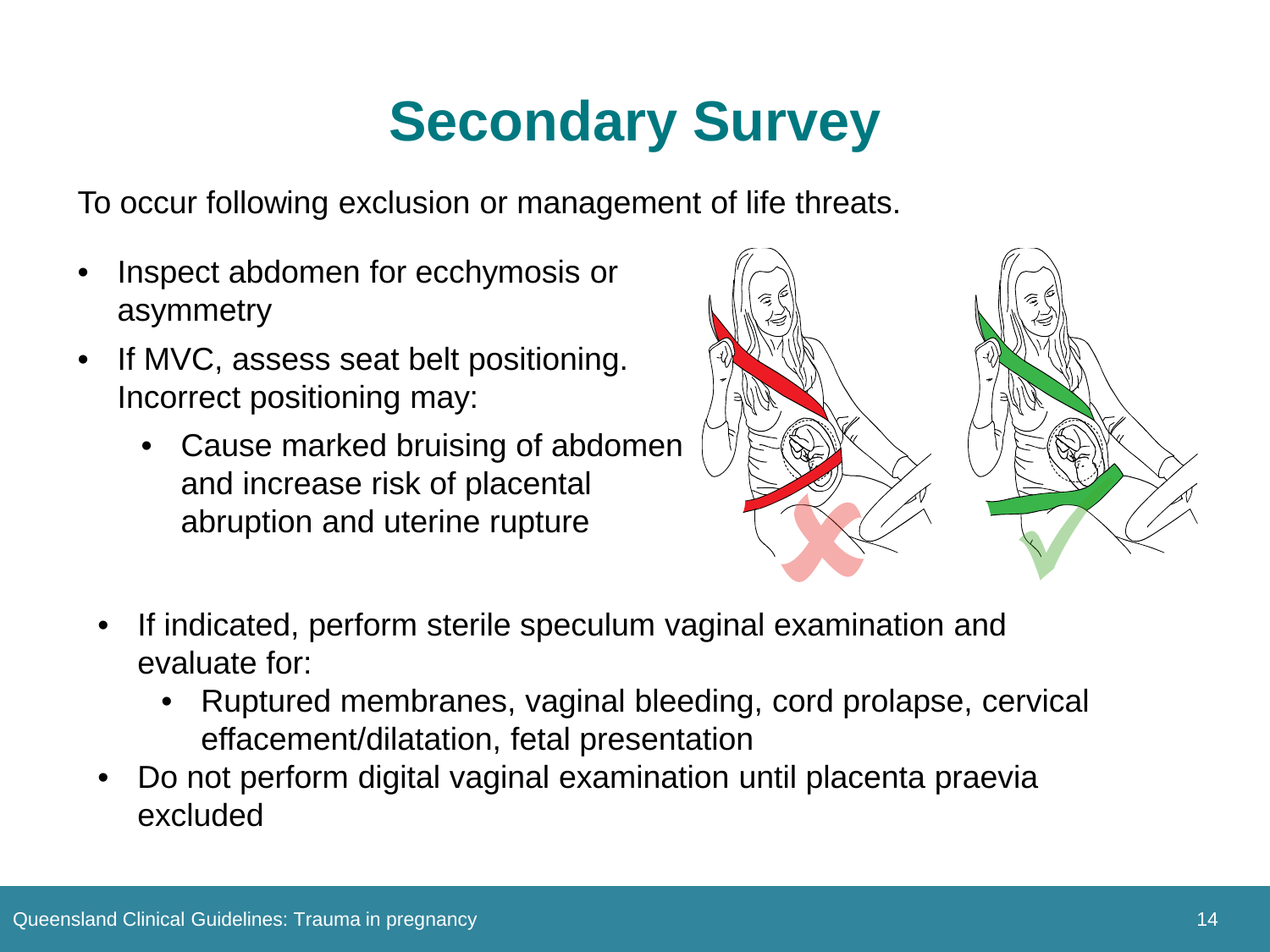

**The risks of radiation to the fetus are small compared with the risk of missed or delayed diagnosis of trauma**

- Do not defer radiographic studies indicated for maternal evaluation due to concerns regarding fetal exposure
- Risk to fetus is highest during first 15 weeks of pregnancy
- Gadolinium has known teratogenic effects on animals and is not recommended unless benefit clearly outweighs risk
- **If risk of non-diagnosis outweighs risk of exposure, perform examination**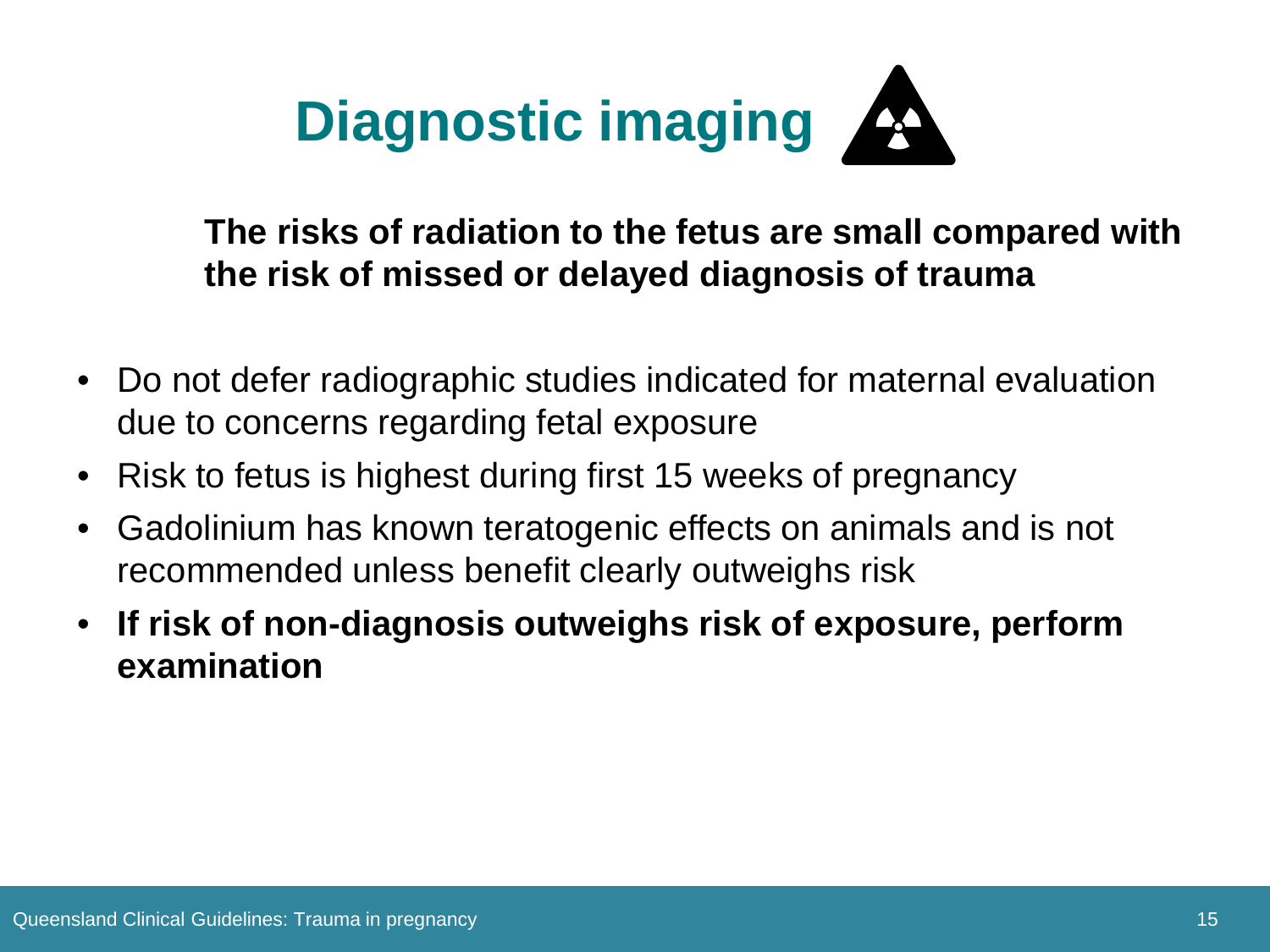#### **Ultrasound scan**

- Ultrasound scan (USS) is useful to assess:
	- Solid organ injury
	- Intra-peritoneal fluid
	- Gestational age
	- Fetal heart rate
	- Fetal activity
	- Fetal presentation and position
	- Placental location
	- Amniotic fluid volume

**USS is not a reliable indicator of placental abruption**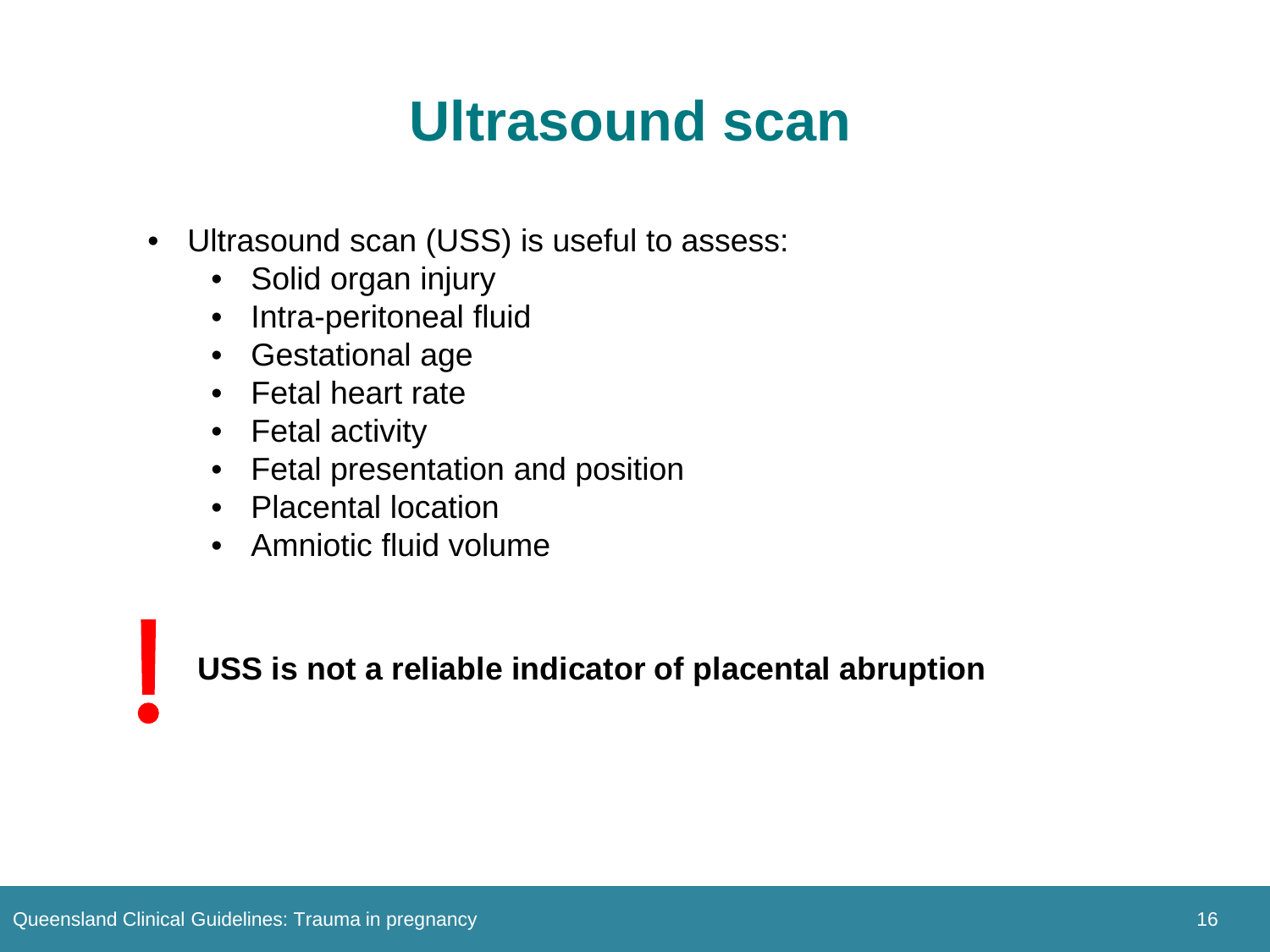## **Haemorrhage**

- Principles of treatment are the same as for non-pregnant patients
- Obstetric haemorrhage is often underestimated and may be concealed
- Clinical signs may not be apparent until blood loss is severe
- In pregnancy, fibrinogen levels increase to an average of 5–6 g/L compared to 2–4.5 g/L in non-pregnant women
- Use fibrinogen concentrate or cryoprecipitate early and aim to maintain fibrinogen levels above 2.5 g/L
- Be attentive to possibility of acute traumatic coagulopathy (ATC)
- Activate MHP early in pregnant patients
- If ROTEM<sup>®</sup> or TEG<sup>®</sup> available, follow local protocol and ensure algorithm has appropriate parameters and targets for pregnancy

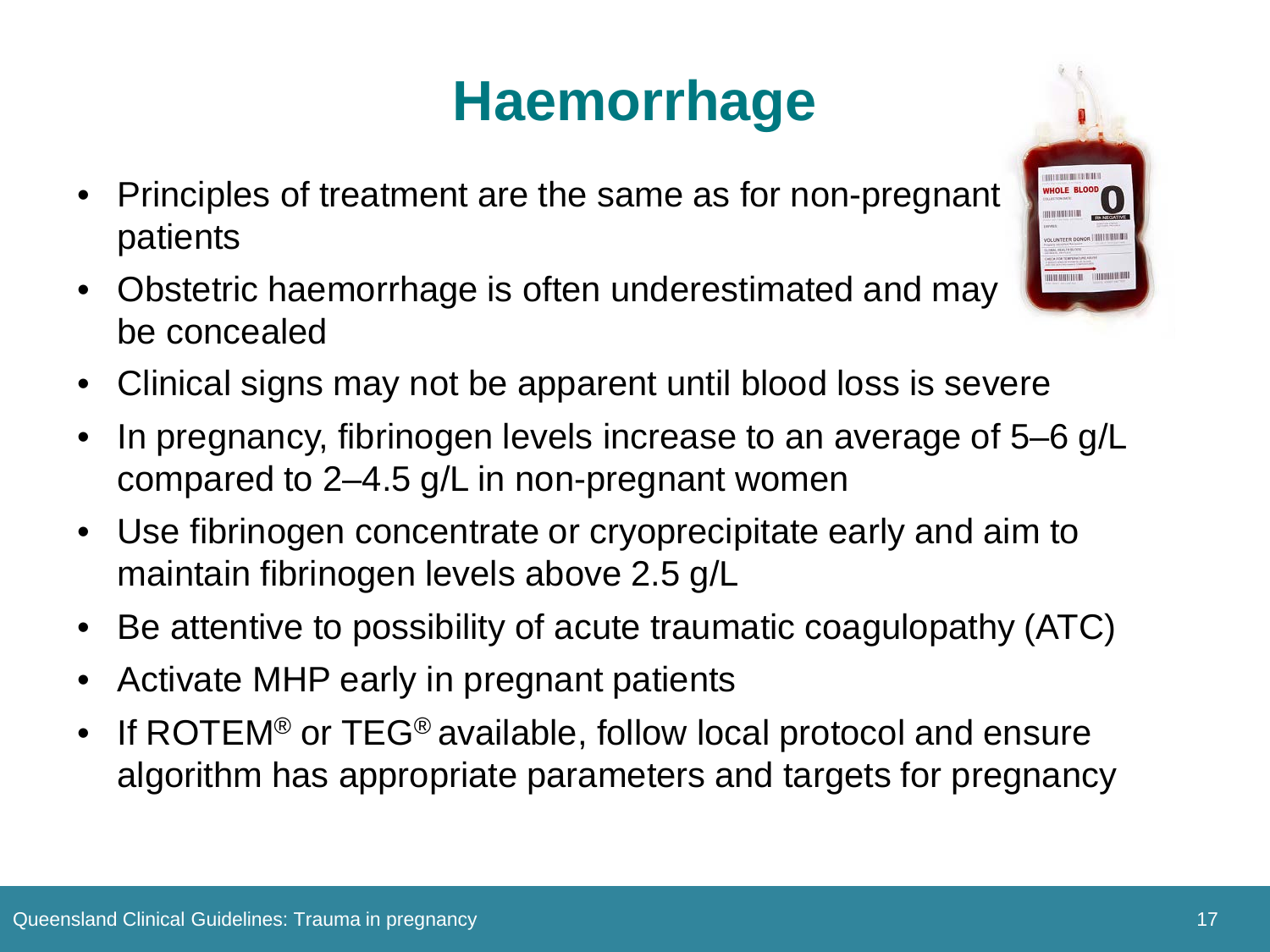

- If gestation greater than or equal to 20 weeks  $\rightarrow$  commence resuscitative hysterotomy (RH) as soon as possible
	- Whilst preparing for RH, manually displace the uterus to reduce aortocaval compression whilst still allowing for effective compressions [refer to next slide]
- Follow standard guidelines for cardiac arrest
	- Defibrillate as for non-pregnant patient  $\rightarrow$  no significant shock to fetus
	- Drugs as per non-pregnant patient
	- Hand placement for chest compressions same as for nonpregnant patients
- If primary cause of arrest is trauma, focus on reversible causes: securing patent airway | restoration of circulating volume | chest decompression | early consideration of resuscitative thoracotomy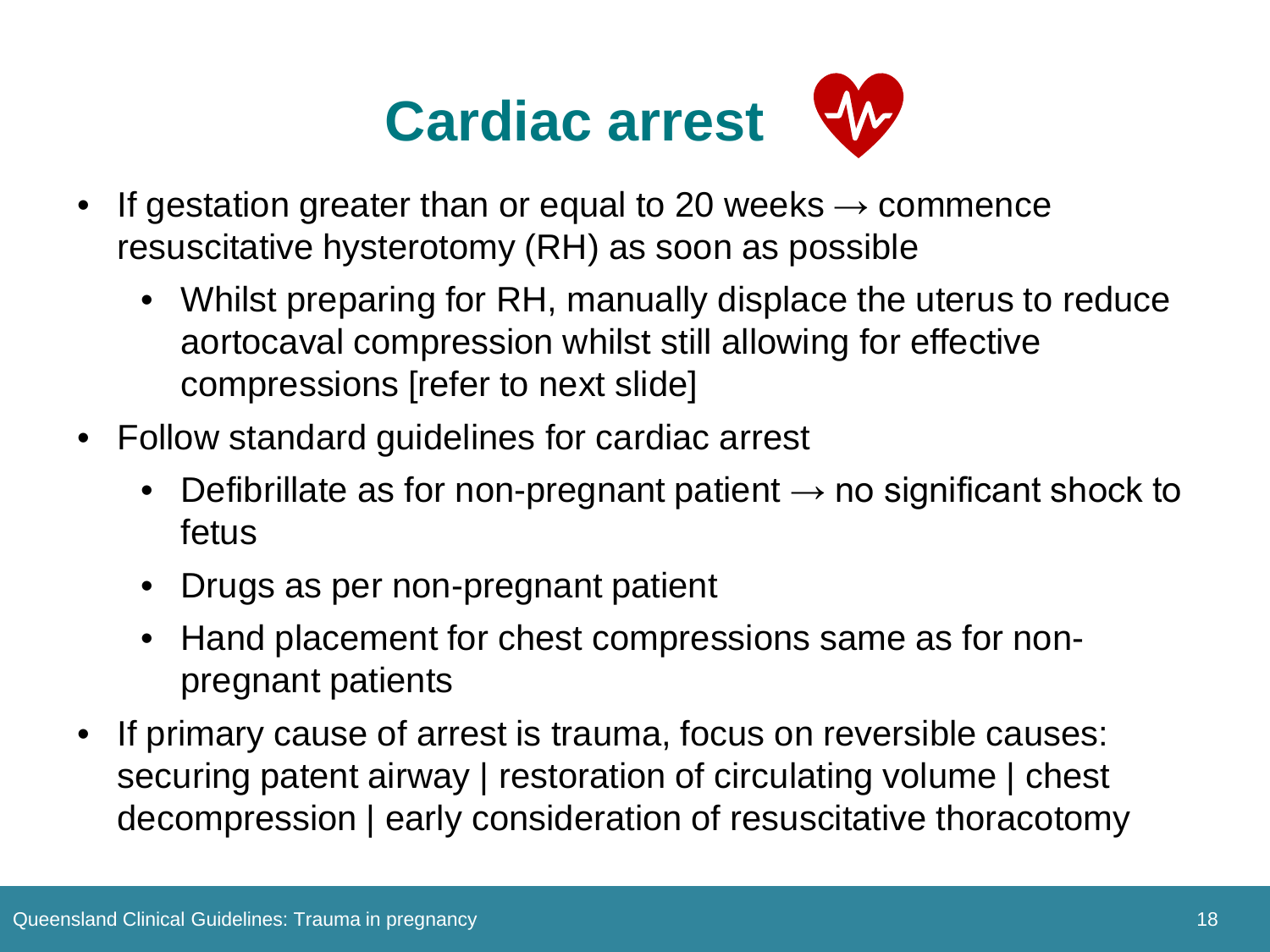# **Positioning for CPR**

- Position the woman to minimise aortocaval compression by manually displacing her uterus to the left
	- Simultaneously allows for aortocaval decompression and high-quality chest decompressions
	- Allows woman to remain supine, improving airway access, ease of defibrillation and IV access

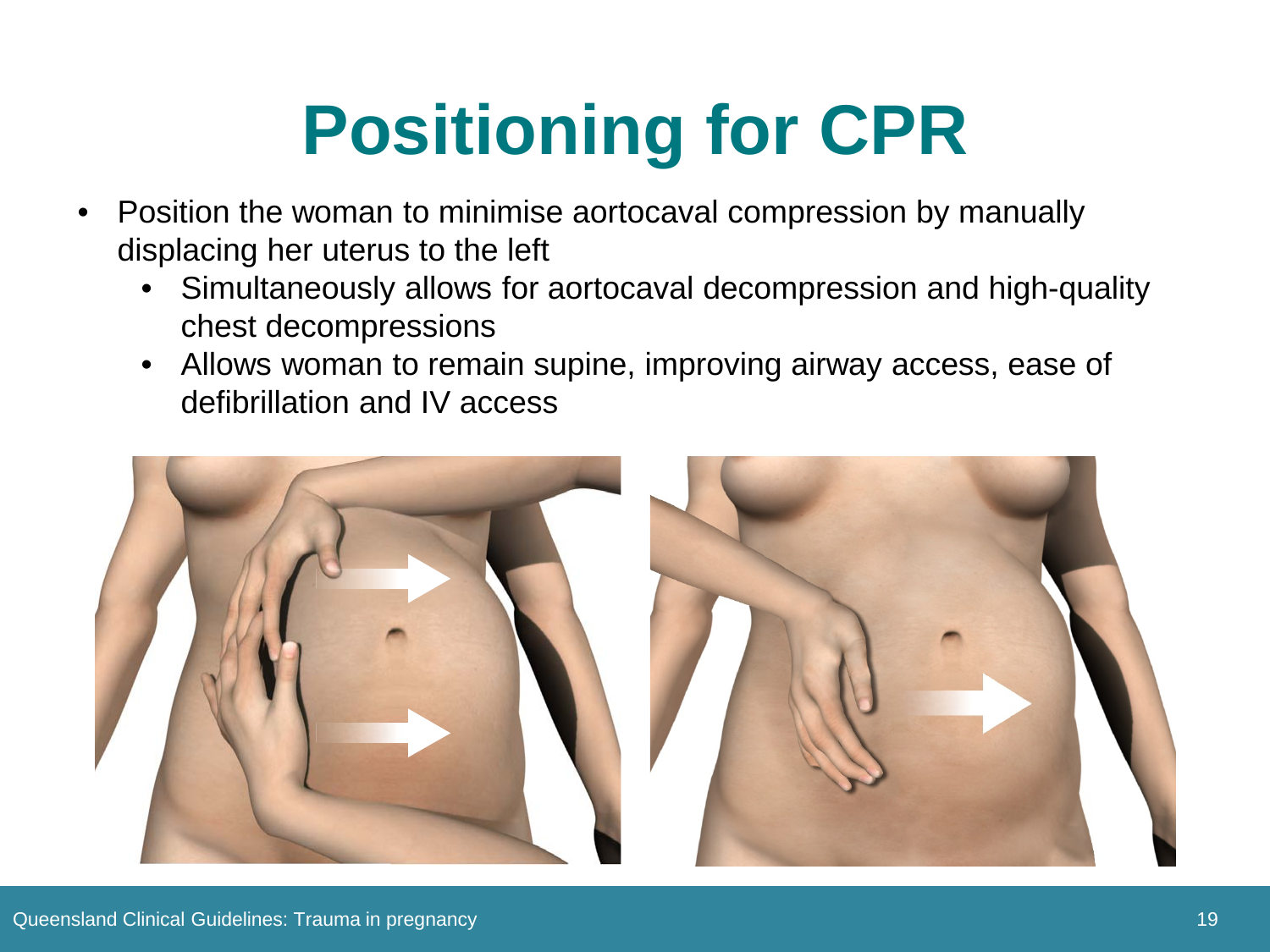### **Resuscitative hysterotomy**

- A caesarean section initiated after CPR has commenced
- Also known as a perimortem caesarean section



#### **If CPR has commenced and woman is 20 weeks gestation or more, perform a RH as quickly as possible**

- Primarily performed as a resuscitative procedure for the woman
- Benefits for woman:
	- Complete aortal decompression once uterus evacuated
	- Allows for redistribution of uterine blood to other organs
	- Increases functional residual capacity allowing for better oxygenation
	- Increases effectiveness of CPR
- Roughly linear decrease in injury free survival rates for both woman and the fetus as time interval from cardiac arrest to birth increases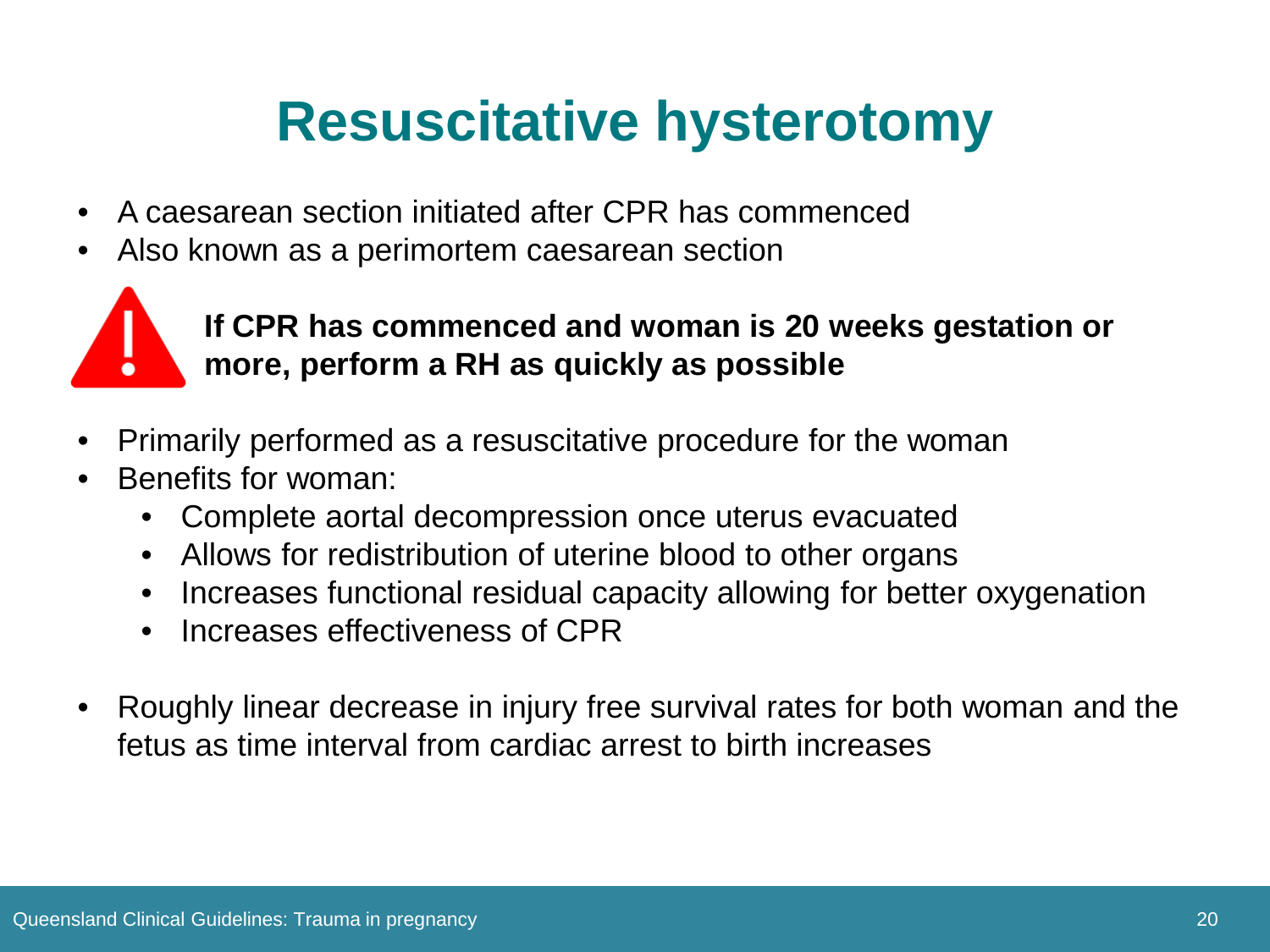### **Resuscitative hysterotomy**

- Perform at point of resuscitation
- Continue CPR during and after the procedure
- Ideally, make vertical midline incision to skin
	- Incision to uterus can be horizontal depending on:
		- Experience and skill of surgeon
		- Clinical circumstances
		- Priority is to do procedure as quickly as possible
- Ensure neonatal team and neonatal resuscitation equipment are ready



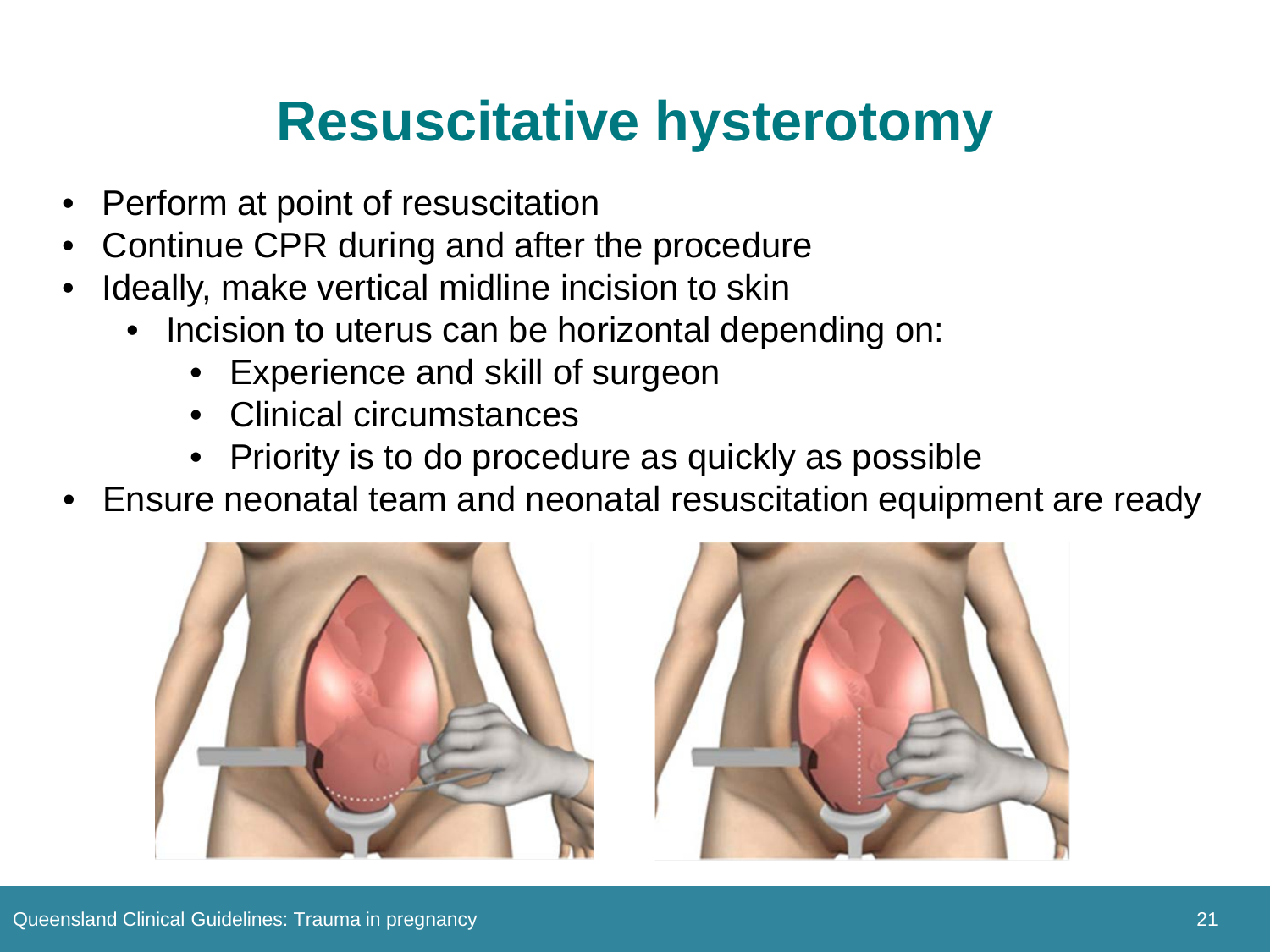#### **Blunt trauma**

- Most common type of trauma presentation
- Common causes of blunt trauma in pregnancy include motor vehicle collisions (MVC), falls and direct assault
- MVC is the most common cause of blunt trauma, and the leading cause of maternal death in the pregnant population
- Potential injuries include:
	- Placental abruption from shearing forces and abrupt changes in pressure
	- Uterine contractions leading to preterm labour
	- Feto-maternal haemorrhage
	- Rarely, direct fetal intracranial injury

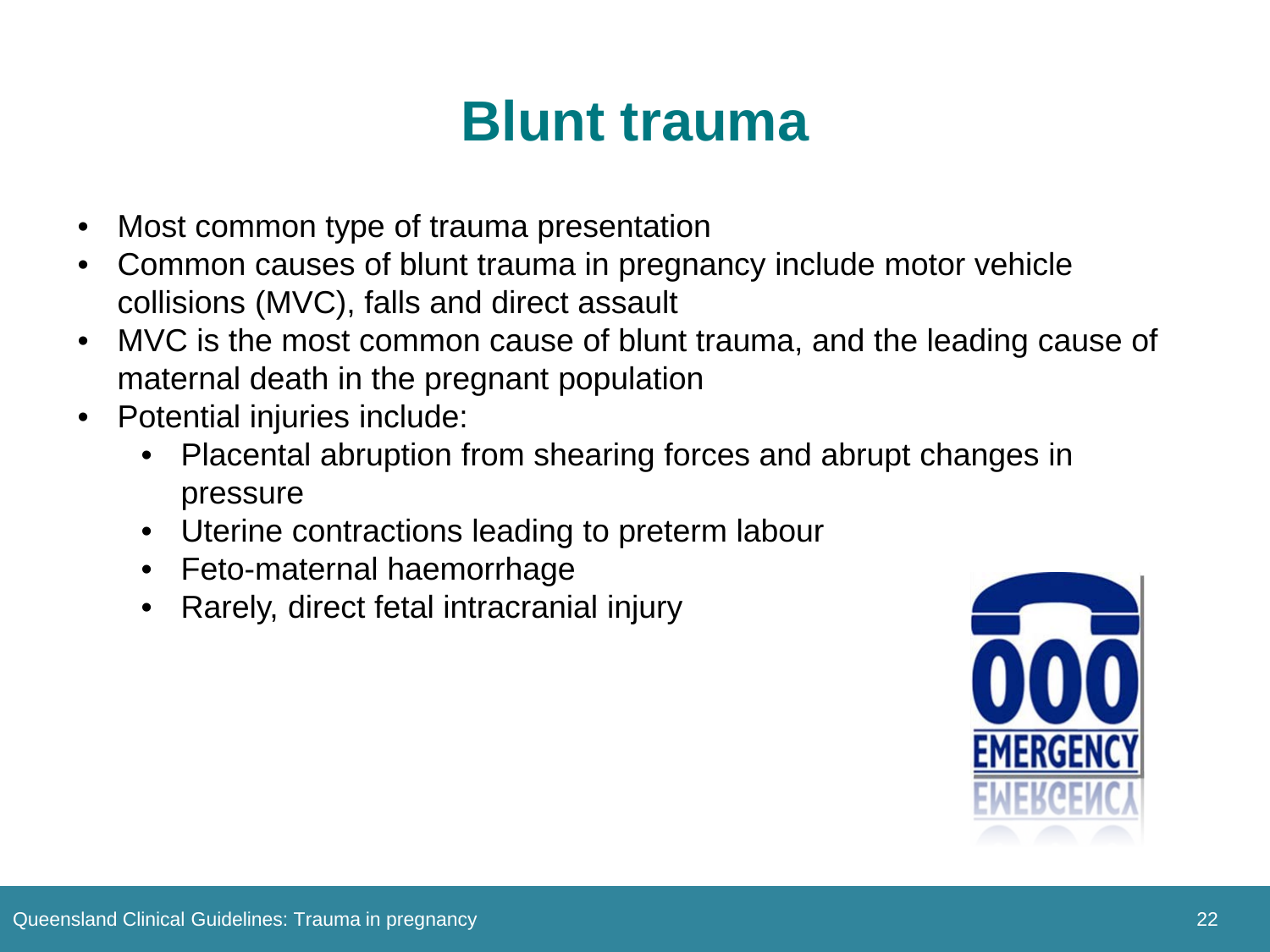### **Penetrating trauma**



- Less common presentation type
- Gunshot and stab wounds are primary causes
- Fetal loss is frequent if uterus is penetrated in injury
- Visceral organs are displaced upwards in pregnancy, changing pattern of injury
- Uterus and fetus are susceptible to significant injury after penetrating abdominal trauma
- Management does not differ in the pregnant patient
- Recommend a low threshold for exploratory laparotomy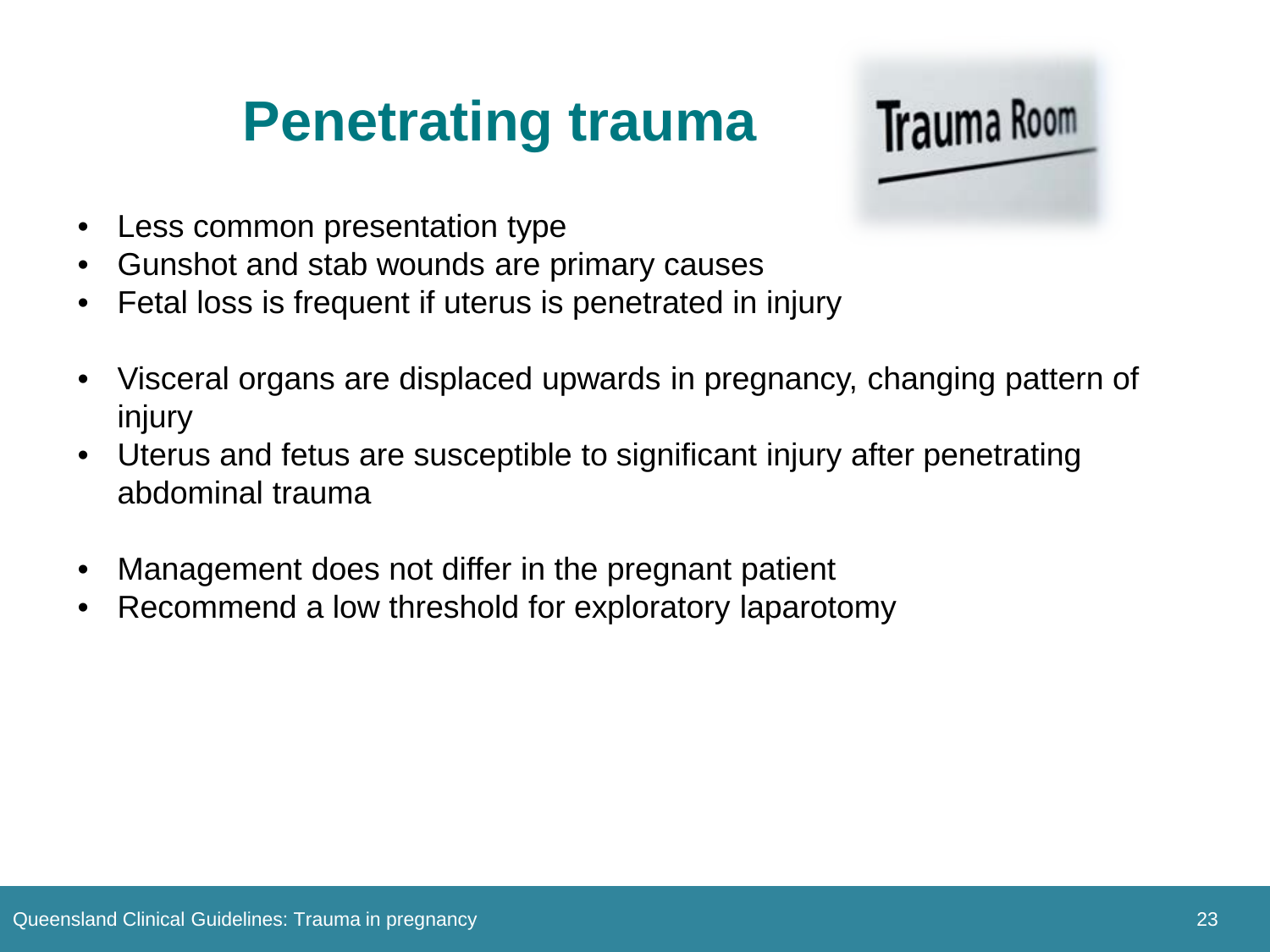

- Little evidence to guide practice
- Basic principles of management are unchanged by pregnancy
- Emergent assessment includes:
	- Extent of total body surface area burned (TBSAB)
	- Presence of inhalation injury
	- Gestational age and electronic fetal monitoring for viable pregnancies
- Management principles:
	- Early supplemental  $O<sub>2</sub>$  if inhalation injury suspected
	- Thromboprophylaxis
	- High suspicion for sepsis with early and aggressive treatment
	- Low threshold for mechanical ventilatory support
	- Fluid resuscitation according to Parkland's formula
	- If extensive burns and woman is in third trimester  $\rightarrow$  birth
	- If TBSAB 55% or more and viable fetus  $\rightarrow$  recommend urgent CS without delay for corticosteroids
	- If TSSAB less than 55%  $\rightarrow$  administer corticosteroids and manage expectantly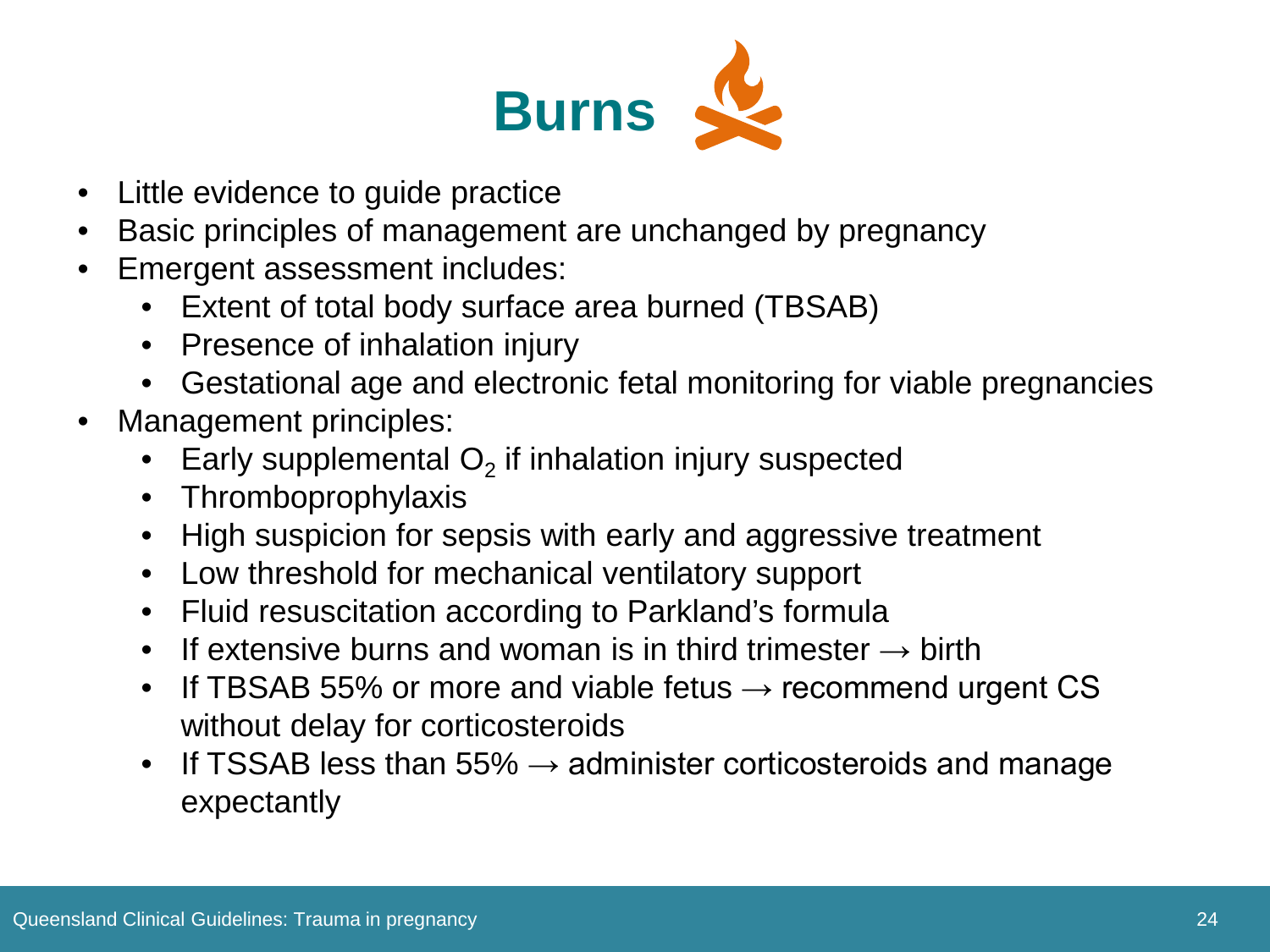### **Domestic and family violence**

- Incidence is increased in pregnancy
- Most commonly struck area is abdomen
- Mechanism may be blunt or penetrating
- Consider domestic and family violence (DFV) as a cause of trauma
- Be vigilant and question every woman who sustains trauma about DFV without partner present
- Remember child safety reporting
	- Not mandatory for unborn child, but staff may still report concerns
	- If other children are in family where DFV has occurred, consider mandatory reporting
- Offer relevant referrals
- Consider psychosocial assessment prior to discharge where DFV is identified

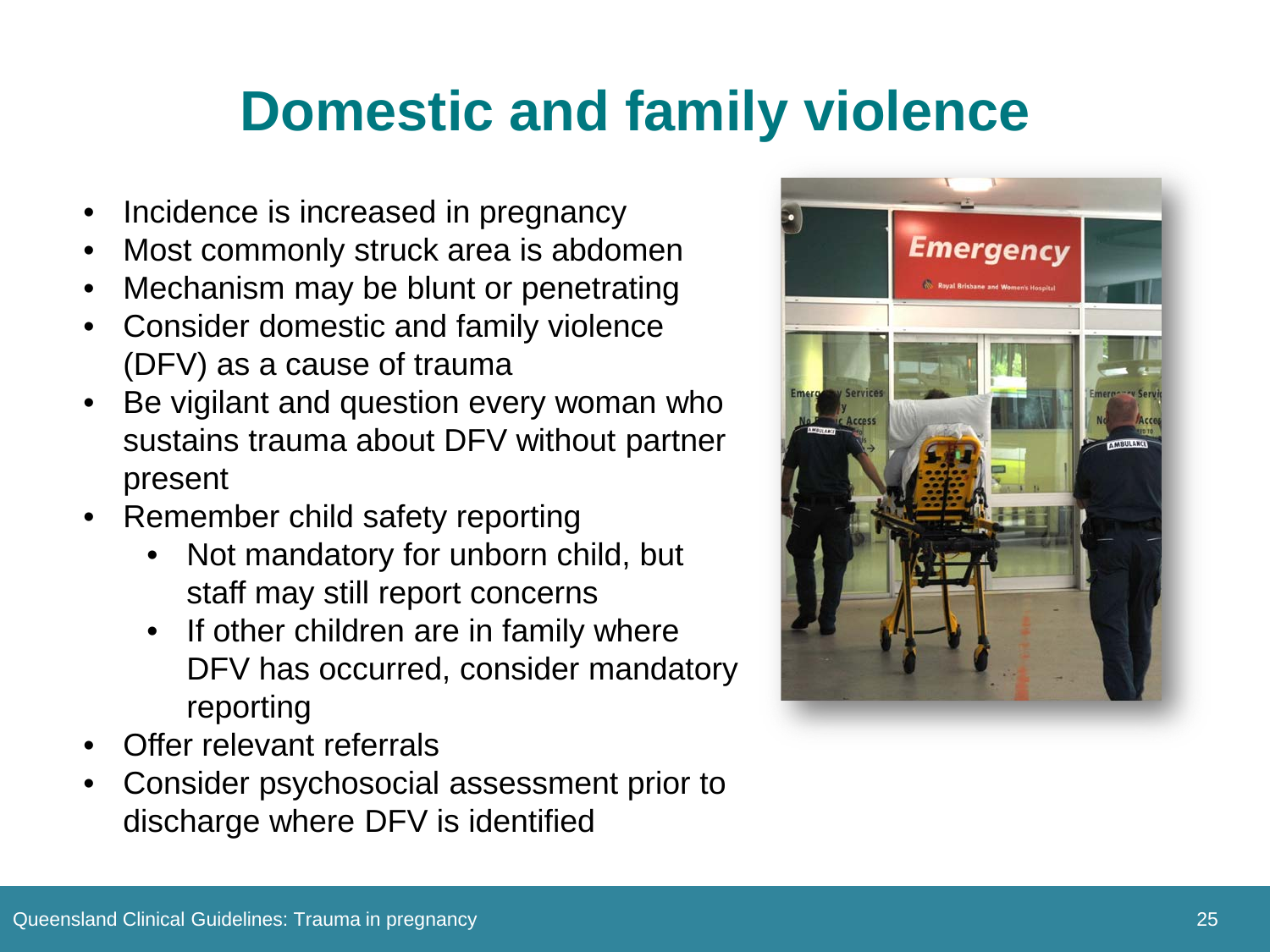## **Potential obstetric complications: Uterine rupture**

- More likely with advanced gestational age and severe abdominal trauma
- Diagnosis usually made on ultrasounds scan

#### **Presentation**

- CTG abnormalities
- Pain
- Fetal demise
- Positive FAST
- Uterine tenderness
- Vaginal bleeding
- Palpable fetal parts abdominally
- Maternal shock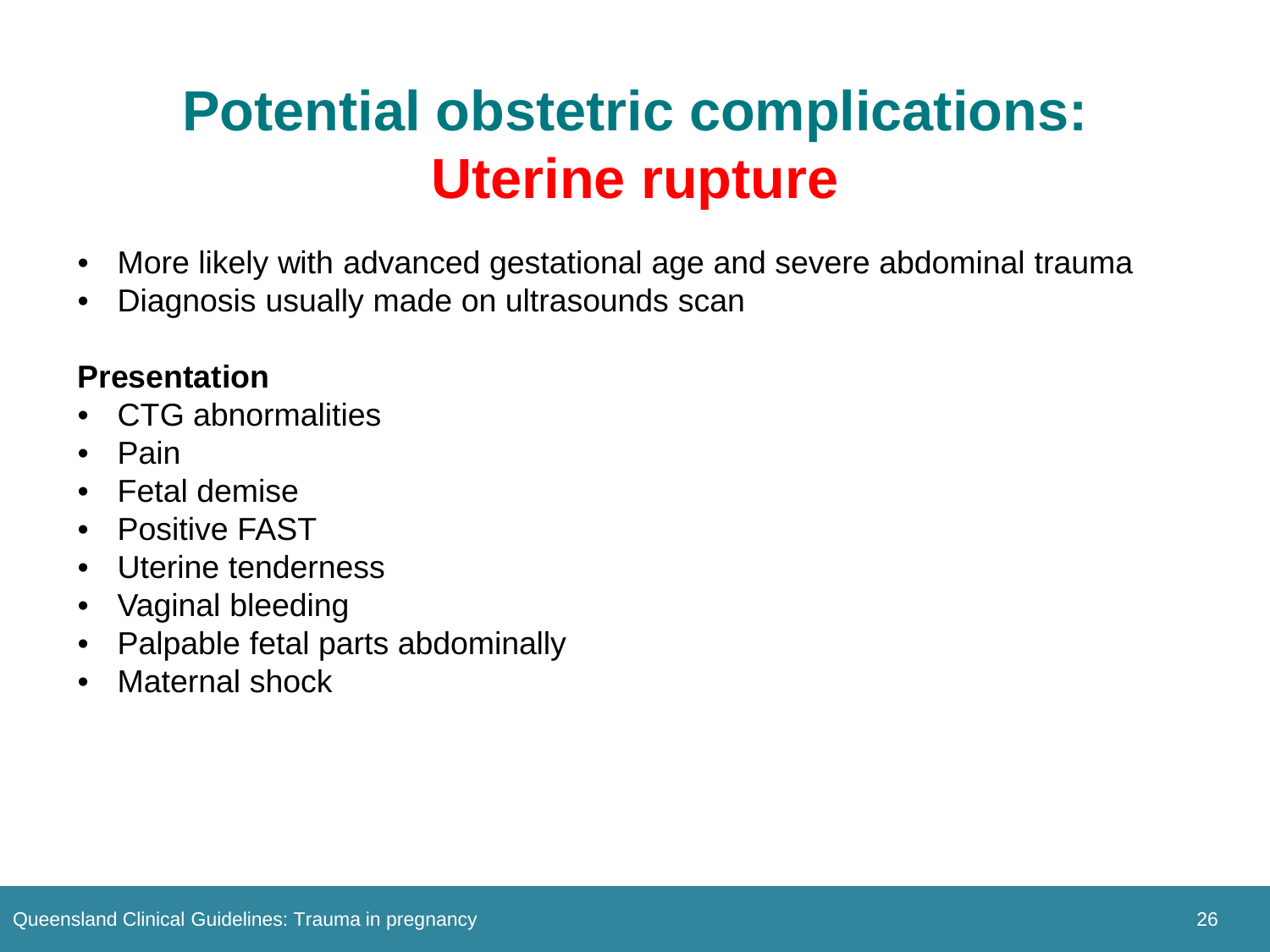## **Potential obstetric complications: Placental abruption**

Separation of implanted placenta before birth

- Common complication of trauma, especially following MVC
- Leading cause of fetal death following trauma
- Presentation can vary widely but may include:
	- Abdominal pain
	- Vaginal bleeding
	- Uterine contractions
	- Uterine tenderness
	- Evidence of fetal compromise CTG changes
	- Maternal haemodynamic instability
- Significant placental abruption  $\rightarrow$  urgent CS
- Hospital admission for surveillance as indicated
- Consider corticosteroids
- Monitor for DIC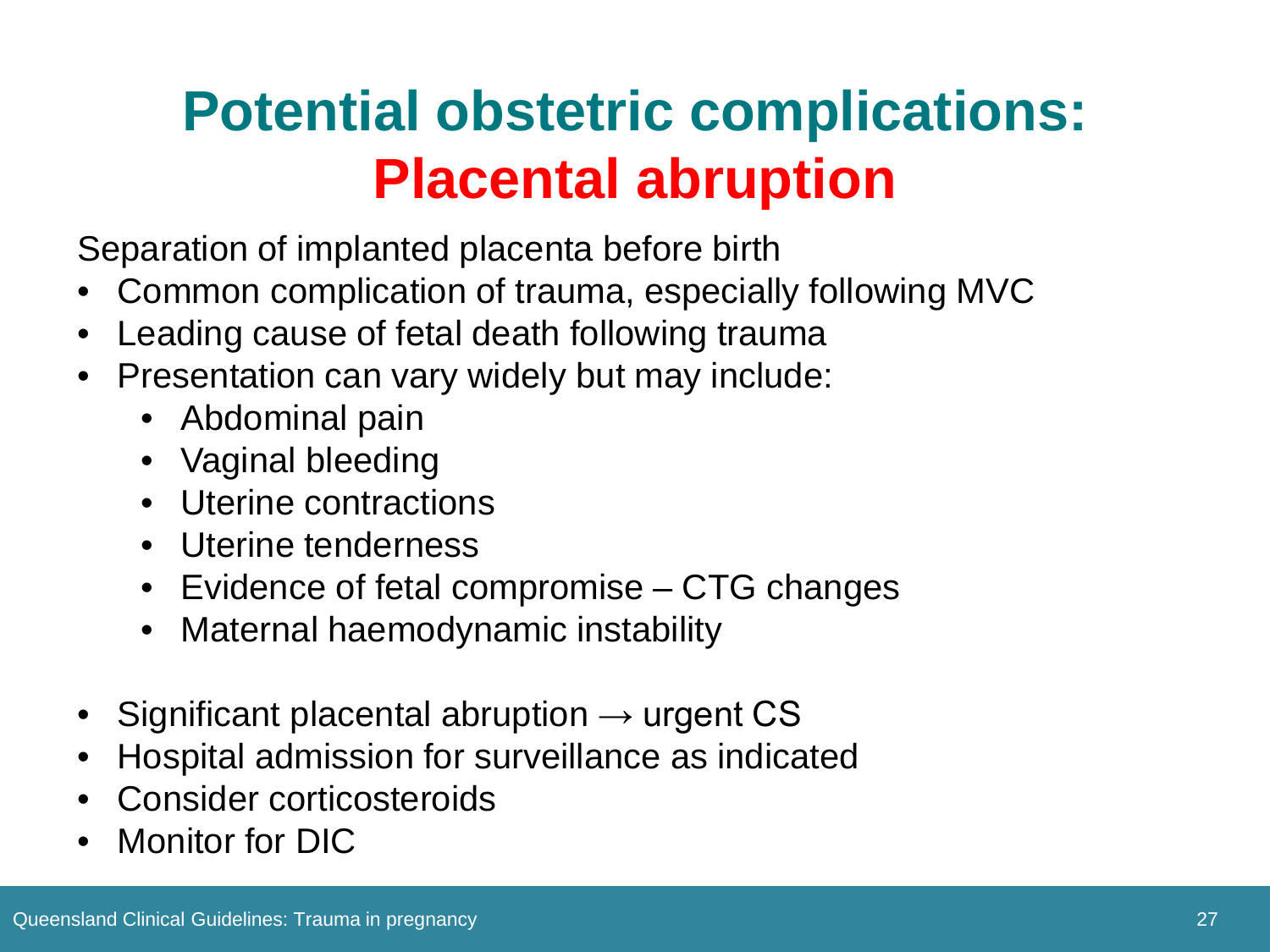### **Potential obstetric complications: Preterm labour**

Onset of labour before 37+0 weeks

- Presentation
	- Uterine contractions
	- Cramping abdominal/back pain
	- Pelvic pressure
	- Vaginal bleeding
	- Change or increase in vaginal discharge
- Consult with an obstetrician
- Consider tocolytic therapy and corticosteroids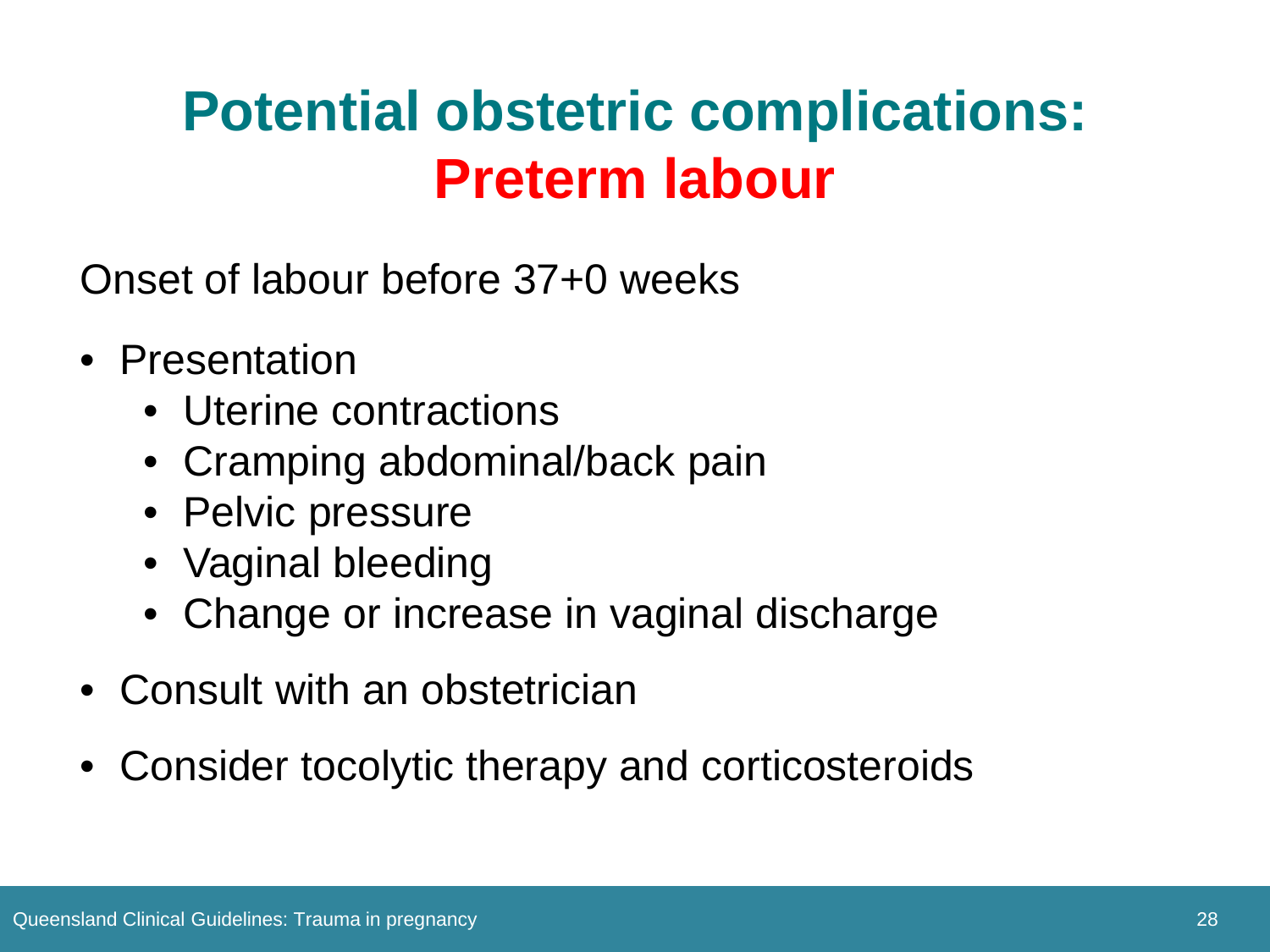## **Potential obstetric complications: Feto-maternal haemorrhage**

- Occurs in around 10–30% of pregnant trauma patients
- Severity related to size of bleed
- Clinical presentation is variable and can be non-specific
	- Fetal distress
	- Sinusoidal trace on CTG indicating fetal anaemia
	- Women may experience a transfusion reaction
	- More common with anterior placentas and in women who experience uterine tenderness after trauma
- Kleihauer test is used to detect and quantity FMH
	- Limited usefulness in predicting outcomes and guiding management
	- Recommend for Rh D negative women 13+0 weeks or more to aid in determining dose of Rh D Immunoglobulin ("Anti-D")
- **Management** 
	- Continuous electronic fetal monitoring
	- Abdominal USS
	- Emergency CS may be indicated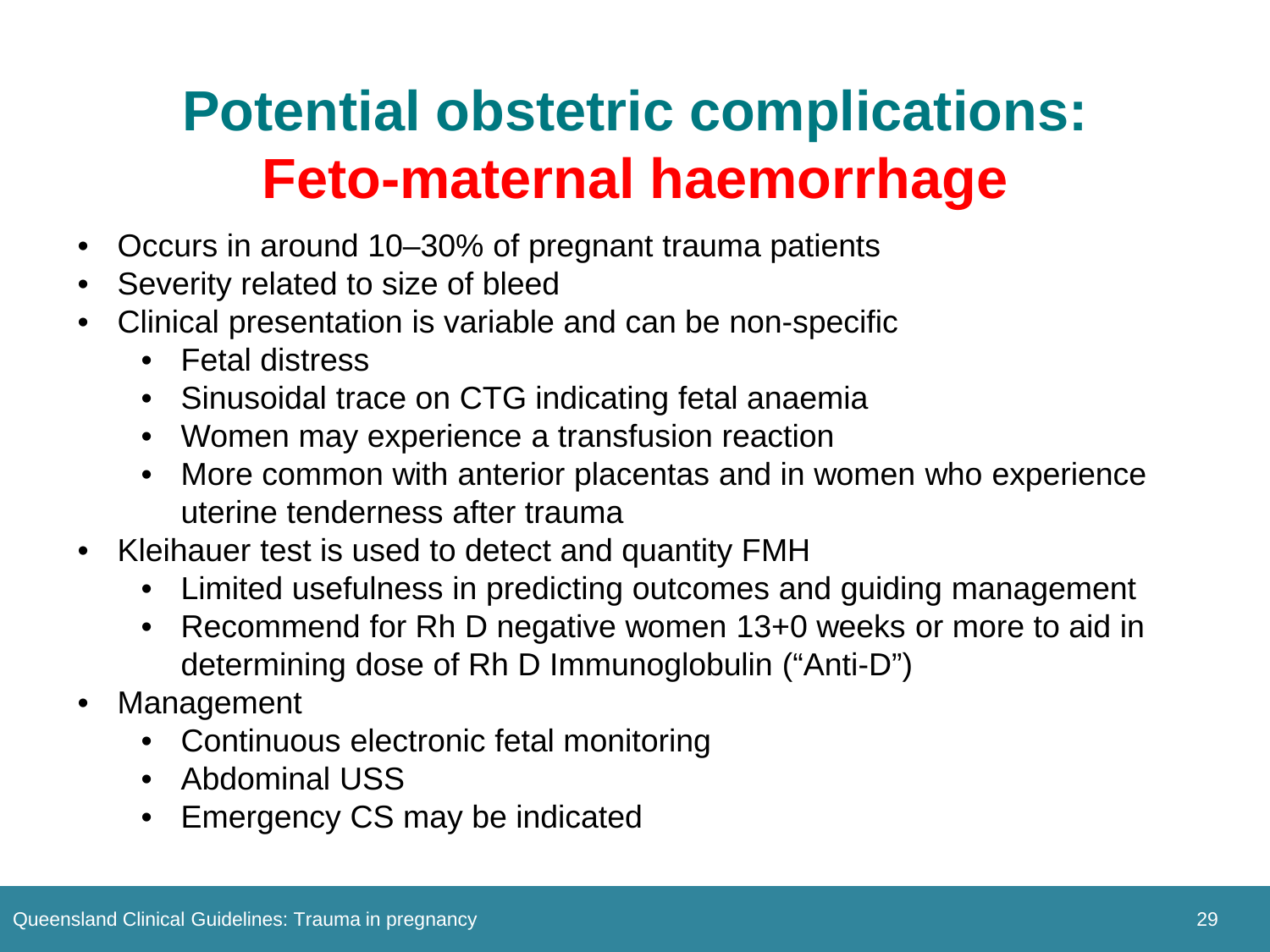## **Potential obstetric complications: Amniotic fluid embolism**

- Unpredictable, rare and often fatal
- Typically occurs during labour or birth, but may rarely occur in trauma
- Classic symptoms include respiratory distress, hypoxia, hypotension and coagulopathy
- Management is primarily supportive
- Major goals of management
	- **Oxygenation**
	- Aggressive restoration of cardiac output
	- Reversal of coagulopathy
- Rapid, all-out resuscitative efforts
- Prompt birth if cardiac arrest
- Blood product replacement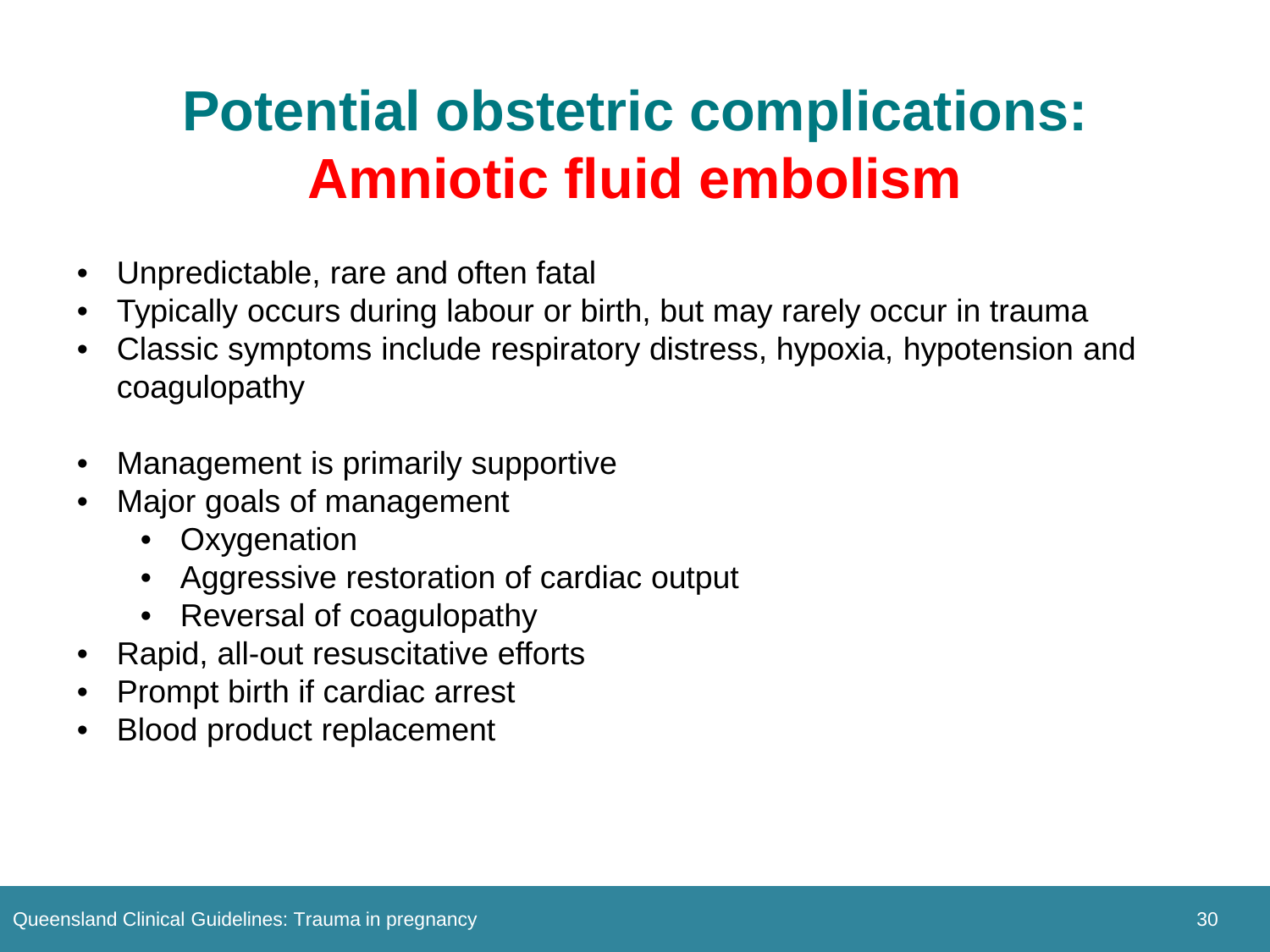### **Potential obstetric complications: Disseminated intravascular coagulation (DIC)**

- Life threatening
- Always occurs secondary to another occurrence such as
	- Placental abruption, obstetric haemorrhage, fetal demise or amniotic fluid embolism
- Key trends indicative of DIC
	- Decreasing platelets and fibrinogen
	- Prolongation of prothrombin time
	- Increasing fibrin-related marker
- Management
	- Treat underlying cause
	- Early aggressive management
	- Replace missing haemostatic components with blood products and utilise ROTEM®/TEG® where available
	- Consult with a haematologist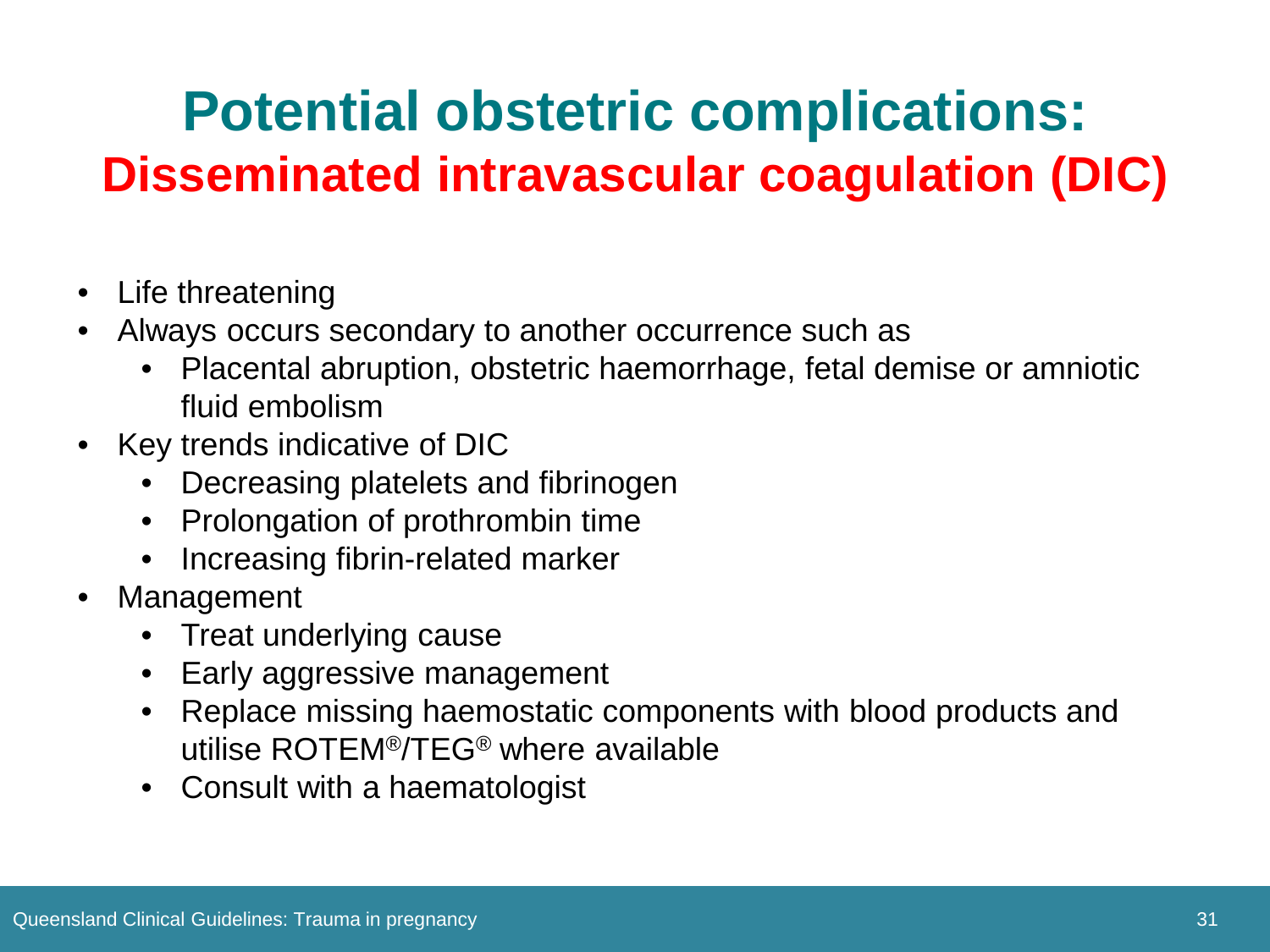#### **Minor trauma**



- Even minor injuries can be associated with placental
- abruption, preterm labour, massive FMH, uterine rupture and fetal loss
	- Severity is not predictive of fetal outcome
- CTG monitoring provides good screening and high sensitivity for immediate adverse outcome
- Monitor FHR via CTG for 4 hours at a minimum

#### **Discharge criteria**

- Normal CTG
- No contractions, vaginal bleeding or loss
- Reassuring maternal status
- Laboratory evaluation within normal limits
- Kleihauer test reviewed and sufficient Rh D immunoglobulin administered if required
- Advise woman about when to seek medical advice
- Ensure appropriate follow up and communication with regular care provider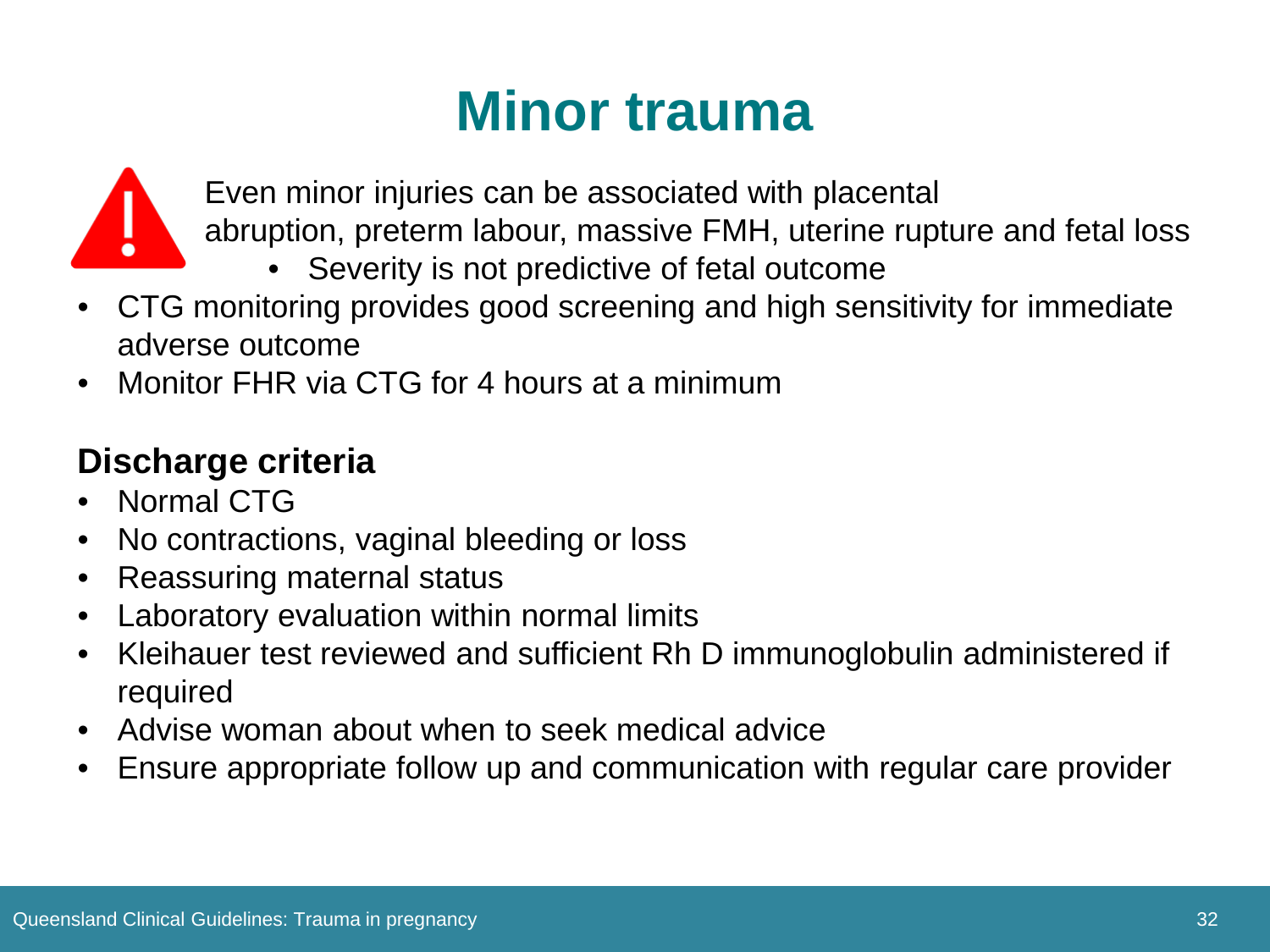### **Case scenario: Nicole**

- Handover from Queensland Ambulance Service (QAS)
	- 30 year old female
	- Passenger in high speed MVC
	- GCS 15
	- Well perfused
	- Breathing normally
	- Heart rate: 96 bpm
	- Blood pressure: 90/55 mmHg
	- 28 weeks pregnant

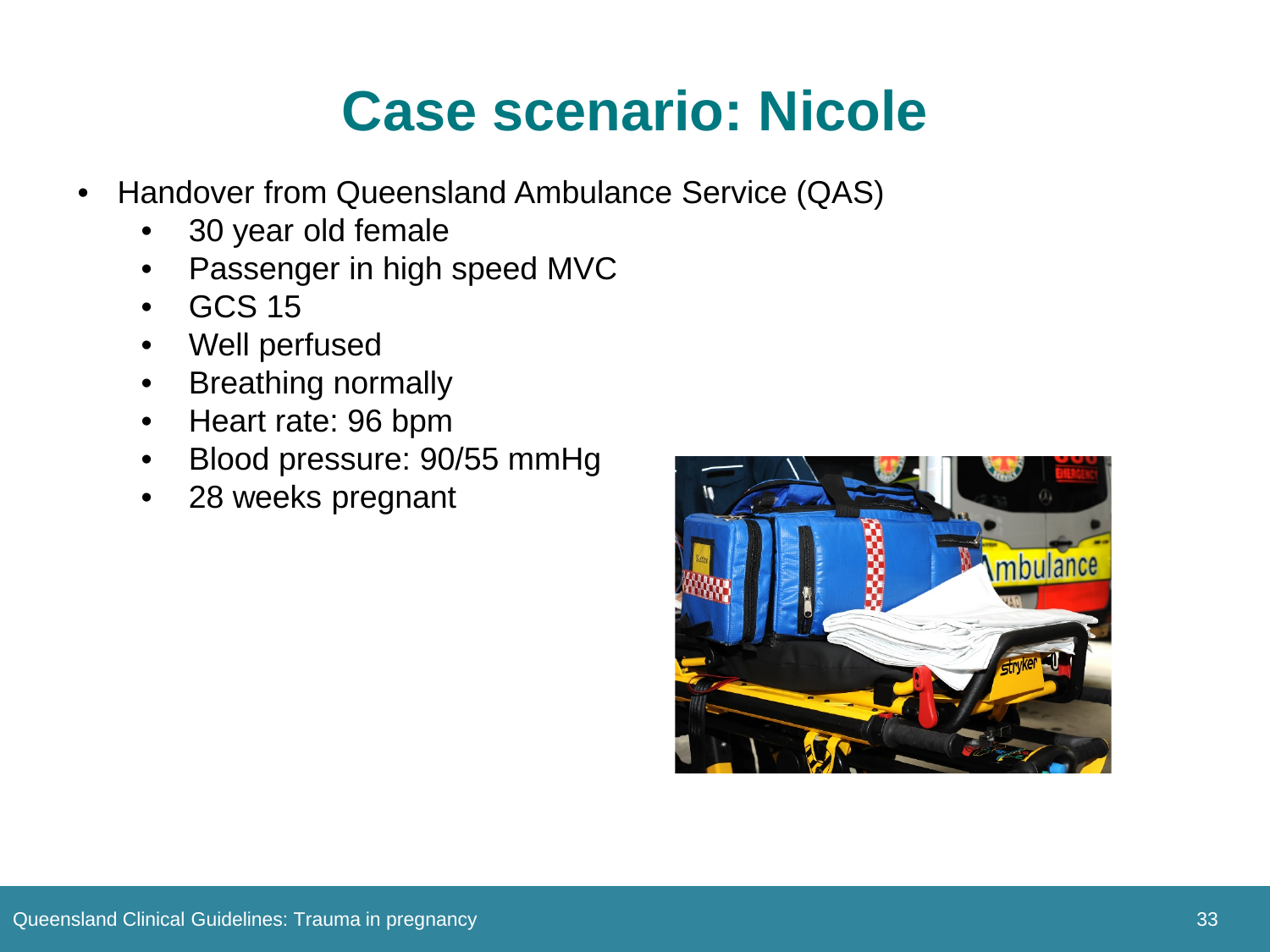## **Case scenario: Nicole**

#### **Assessment and management principles**

- 1. Primary survey
	- Position with left lateral tilt 15–30 degrees
- 2. Fetal assessment following primary survey assessment and resuscitation if necessary
	- Obtain obstetric history
	- Apply CTG
- 3. Secondary survey
	- Inspect abdomen for ecchymosis or asymmetry
	- Determine seat belt position during MVC
	- Perform appropriate diagnostic imaging according to circumstances
	- Perform head to toe examination
	- Maintain awareness of common obstetric complications from trauma
		- Assess uterine tone, contractions, rigidity, tenderness and palpable fetal parts